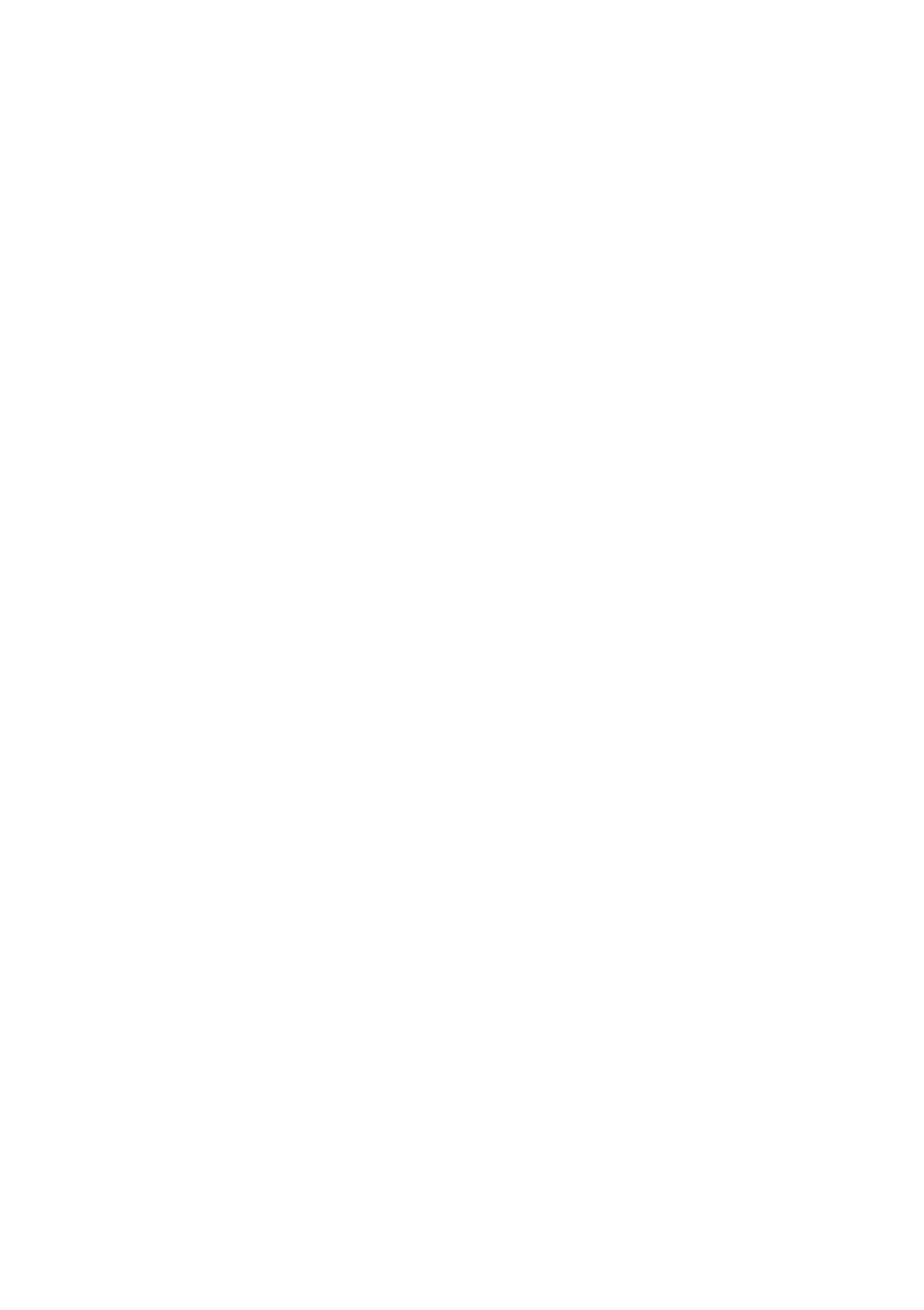# Challenges to Local Governance in the Pandemic Era

*Perspectives from South Asia and Beyond*

Edited by

John S. Moolakkattu and Jos Chathukulam

Cambridge **Scholars** Publishing

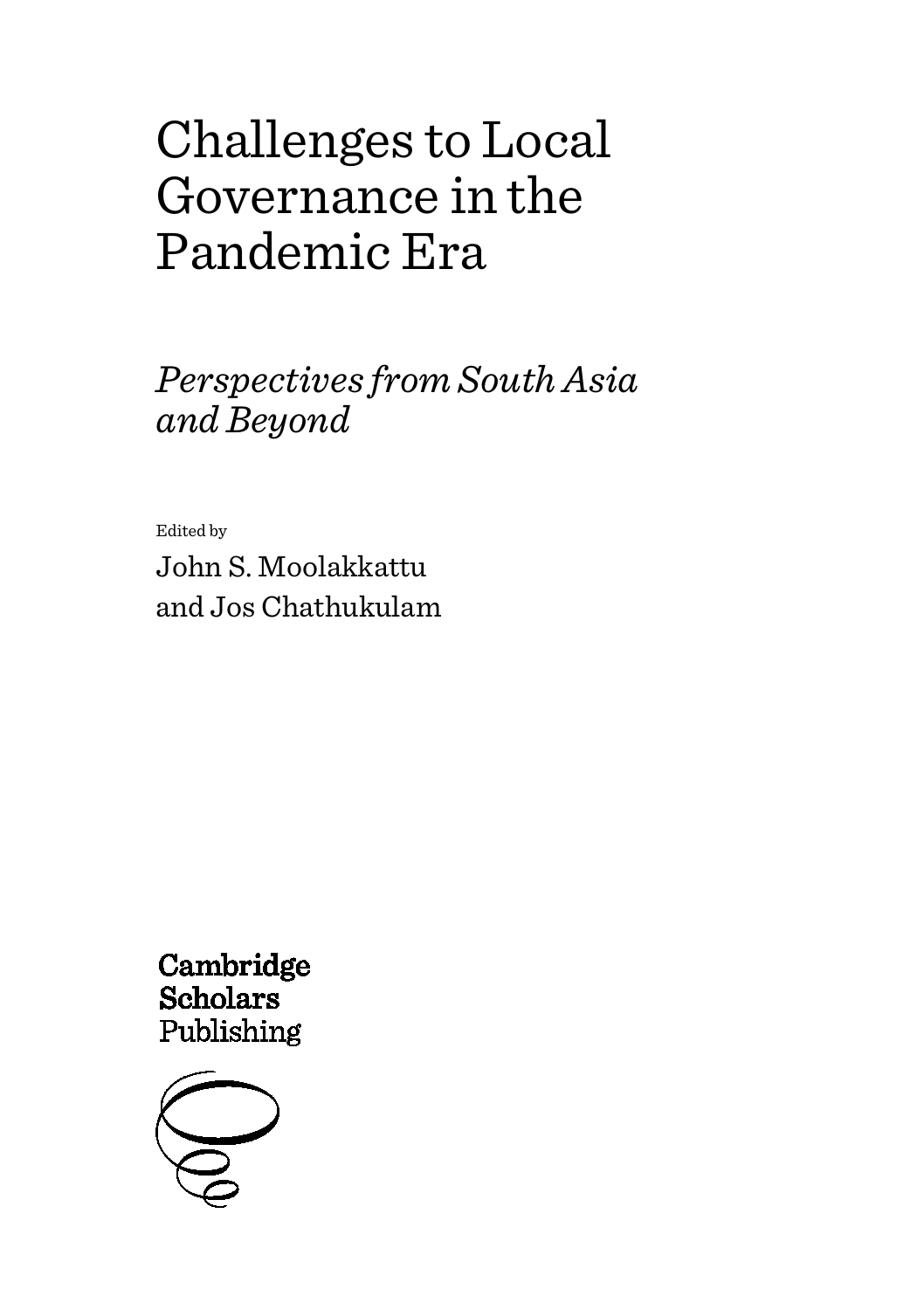Challenges to Local Governance in the Pandemic Era: Perspectives from South Asia and Beyond

Edited by John S. Moolakkattu and Jos Chathukulam

This book first published 2022

Cambridge Scholars Publishing

Lady Stephenson Library, Newcastle upon Tyne, NE6 2PA, UK

British Library Cataloguing in Publication Data A catalogue record for this book is available from the British Library

Copyright © 2022 by John S. Moolakkattu, Jos Chathukulam and contributors

All rights for this book reserved. No part of this book may be reproduced, stored in a retrieval system, or transmitted, in any form or by any means, electronic, mechanical, photocopying, recording or otherwise, without the prior permission of the copyright owner.

ISBN (10): 1-5275-8174-8 ISBN (13): 978-1-5275-8174-6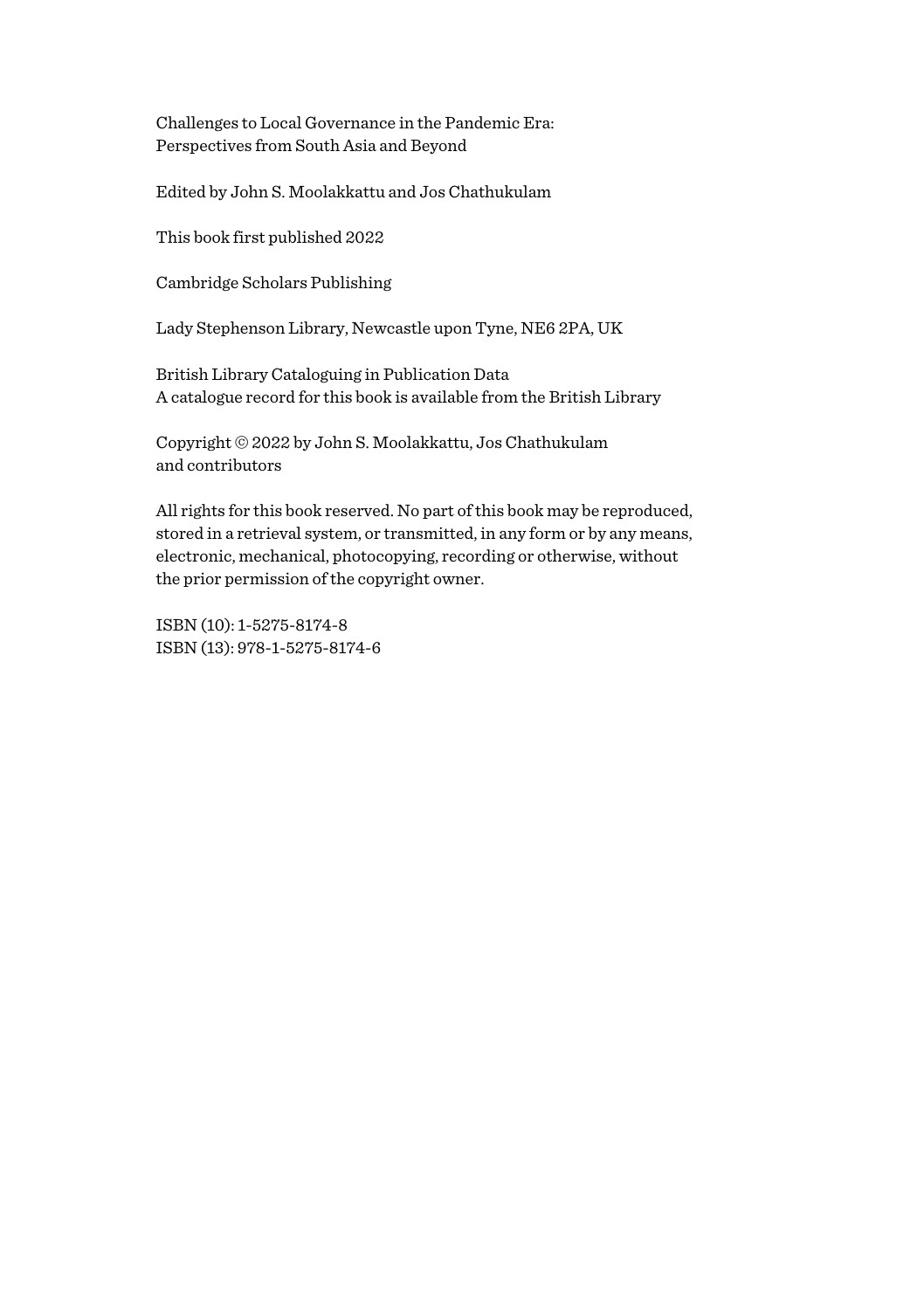# CONTENTS

| John S. Moolakkattu & Jos Chathukulam                                                                                                                |
|------------------------------------------------------------------------------------------------------------------------------------------------------|
| I. India (General)                                                                                                                                   |
| Buddhadeb Ghosh                                                                                                                                      |
| Panchayat Raj Institutions and Community-based Disaster Management:<br>D. Jeevan Kumar                                                               |
| Women's Work and Livelihood during COVID-19: Reconceptualising<br><b>Bidyut Mohanty</b>                                                              |
| Role of Food Banks and Community Kitchens during and post-COVID-19<br>Chongom Aron Aimol                                                             |
| Social Resilience: The Role of Local Institutions in Addressing<br>Vulnerability in Times of Crisis in the Context of the COVID-19<br>Lavanya Suresh |
| District Planning in the post-COVID-19 Scenario:<br>Ramit Basu                                                                                       |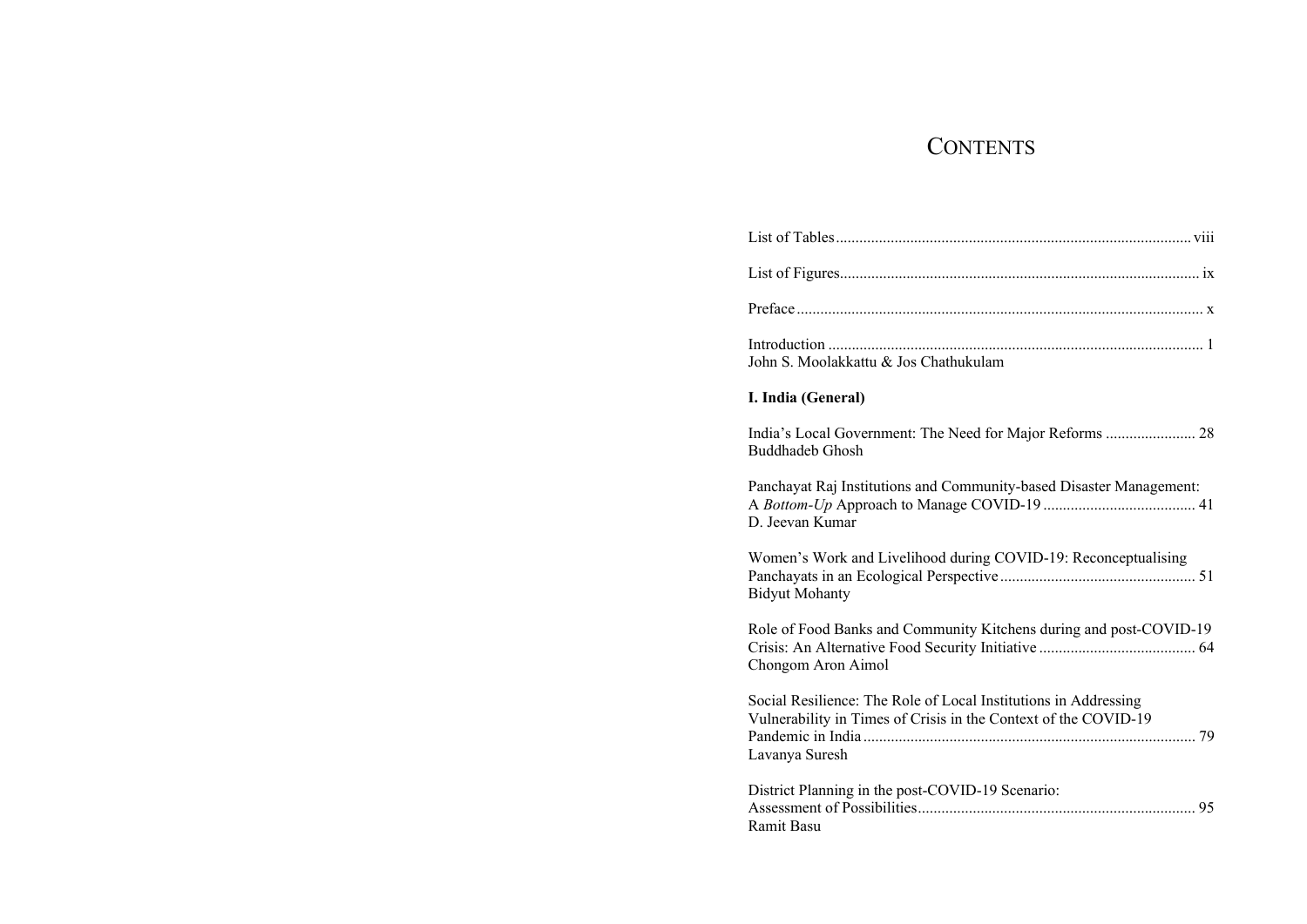### **II. Experience of Indian States**

| Linking Public Action: Kerala's Challenges in Comparative<br>Olle Törnquist                                                                     |
|-------------------------------------------------------------------------------------------------------------------------------------------------|
| Challenges Faced by Local Bodies post-COVID-19 137<br>V Y Ghorpade                                                                              |
| Setting Up of Ward Disaster Management Cells (WDMCs) in Urban<br>Local Bodies: CIVIC's Activism and the Bruhat Bengaluru<br>Kathyayani Chamaraj |
| Impact of the Coronavirus Pandemic on Three Neighborhoods<br>Anwesha Chakraborty                                                                |
| <b>III. Perspectives from other South Asian Countries</b>                                                                                       |
| Role of Local Government in the New Normal and the Next Normal:<br>192<br>Pranab Kumar Panday & Mohammad Jahangir Hossain Mojumder              |
| Post-COVID-19 Local Government under Federalism in Nepal 213<br>Deepak Chaudhary                                                                |
| Quarantining Local Democracy: Pandemic Politics in post-War<br>Gz. MeeNilankco Theiventhran                                                     |
| <b>IV. Beyond South Asia</b>                                                                                                                    |
| The Quest for Food Security in the EThekwini Municipality 248<br>Dasarath Chetty & Sheetal Bhoola                                               |
| Local Governments and COVID-19 in Ghana: Some Lessons<br>Joseph R.A. Ayee                                                                       |
|                                                                                                                                                 |

vi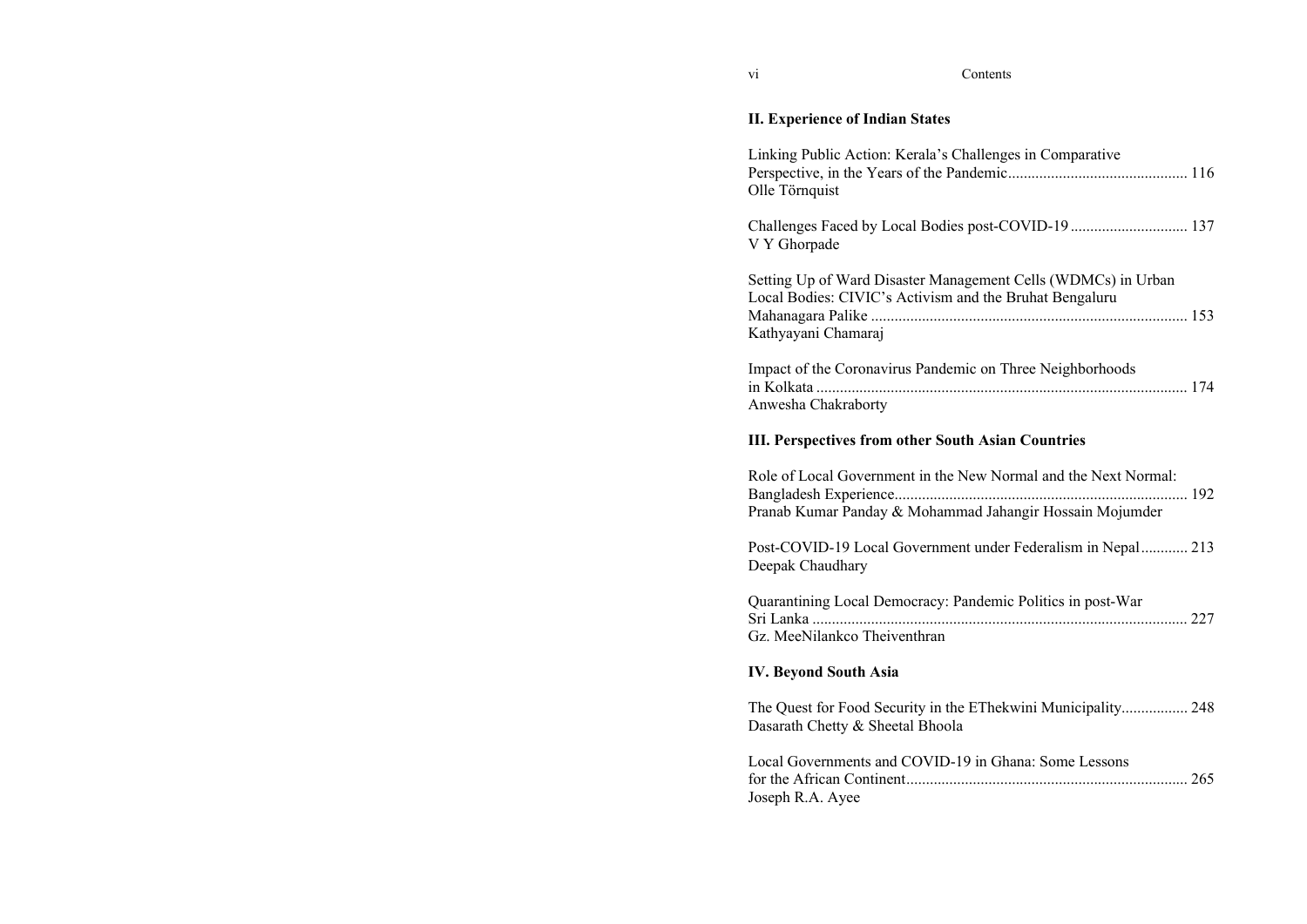| Challenges to Local Governance in the Pandemic Era                                                                               | vii |
|----------------------------------------------------------------------------------------------------------------------------------|-----|
| Institutional Development of Subnational Governments in Western<br>and Central-East European Countries: Between Decentralization |     |
| Hellmut Wollmann                                                                                                                 |     |
| Julia Ingram, Kevin S. Fridy & Margaret H. Ariotti                                                                               |     |
| Local Governments' Responses and Challenges to the COVID-19<br>Ady P. Carrera-Hernández                                          |     |
| John S Moolakkattu & Jos Chathukulam                                                                                             |     |
|                                                                                                                                  |     |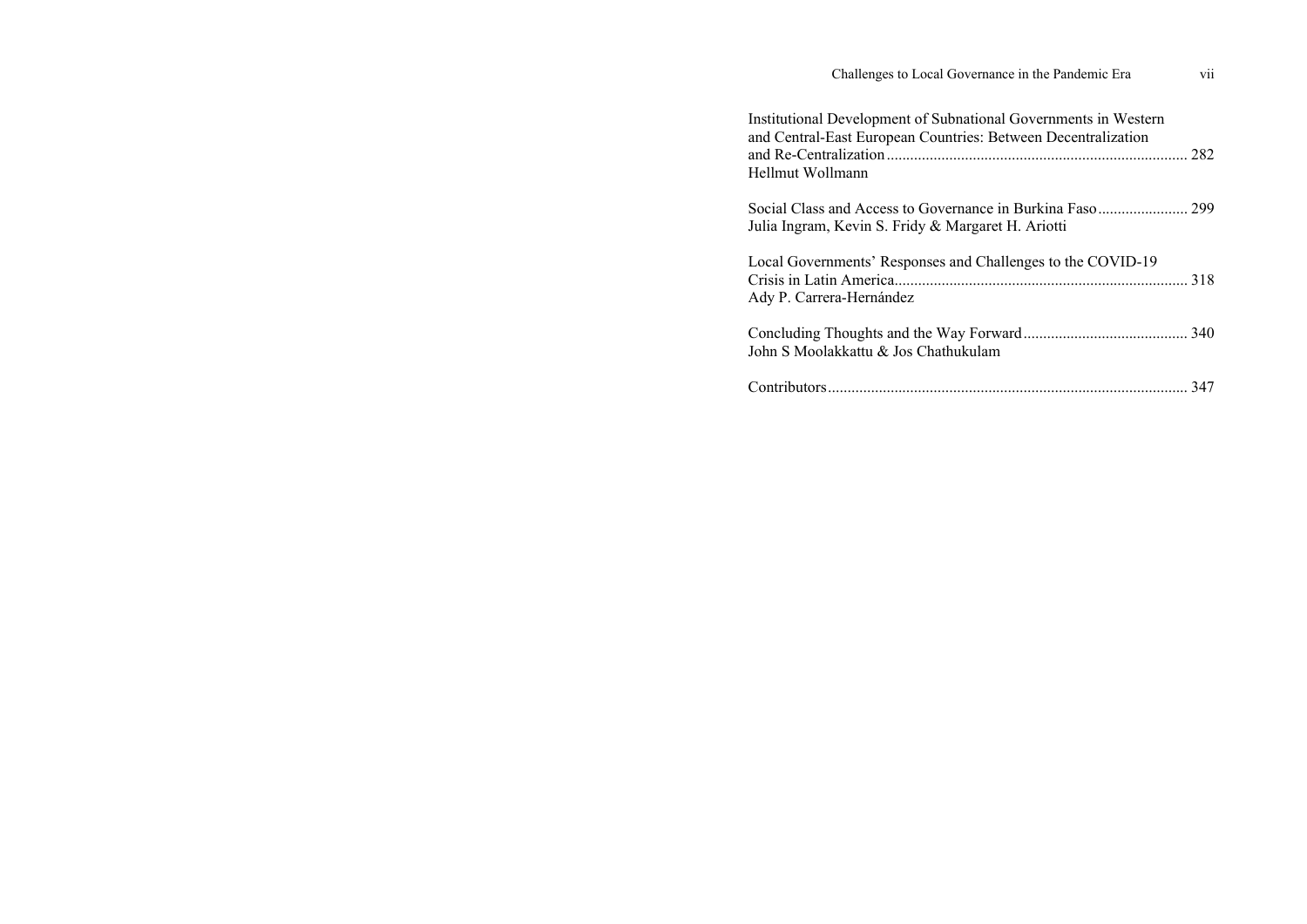# LIST OF TABLES

- 1. Fiscal grant received by local levels Post-COVID-19 Local Government Under Federalism in Nepal (Local Governments' Experience from Nepal)
- 2. Socio-economic conditions of the local levels- Post-COVID-19 Local Government Under Federalism in Nepal (Local Governments' Experience from Nepal)
- 3. Status of COVID-19 Cases in Ghana as of August 9, 2021- Local Governments and COVID-19 in Ghana: Some Lessons for the African Continent
- 4. Penalties and Sanctions for Lockdowns in Selected Countries -Local Governments and COVID-19 in Ghana: Some Lessons for the African Continent
- 5. The indicators, deprivation thresholds, and weights of the MPI and survey results - Social Class and Access to Governance in Burkina Faso
- 6. Relationship between Multidimensional Poverty Index and the Formality of One's Governance Landscape - Social Class and Access to Governance in Burkina Faso
- 7. Multidimensional Poverty Index and Governance Providers- Social Class and Access to Governance in Burkina Faso
- 8. Decentralisation Typology- Local Governments' Responses and Challenges to the COVID-19 Crisis in Latin America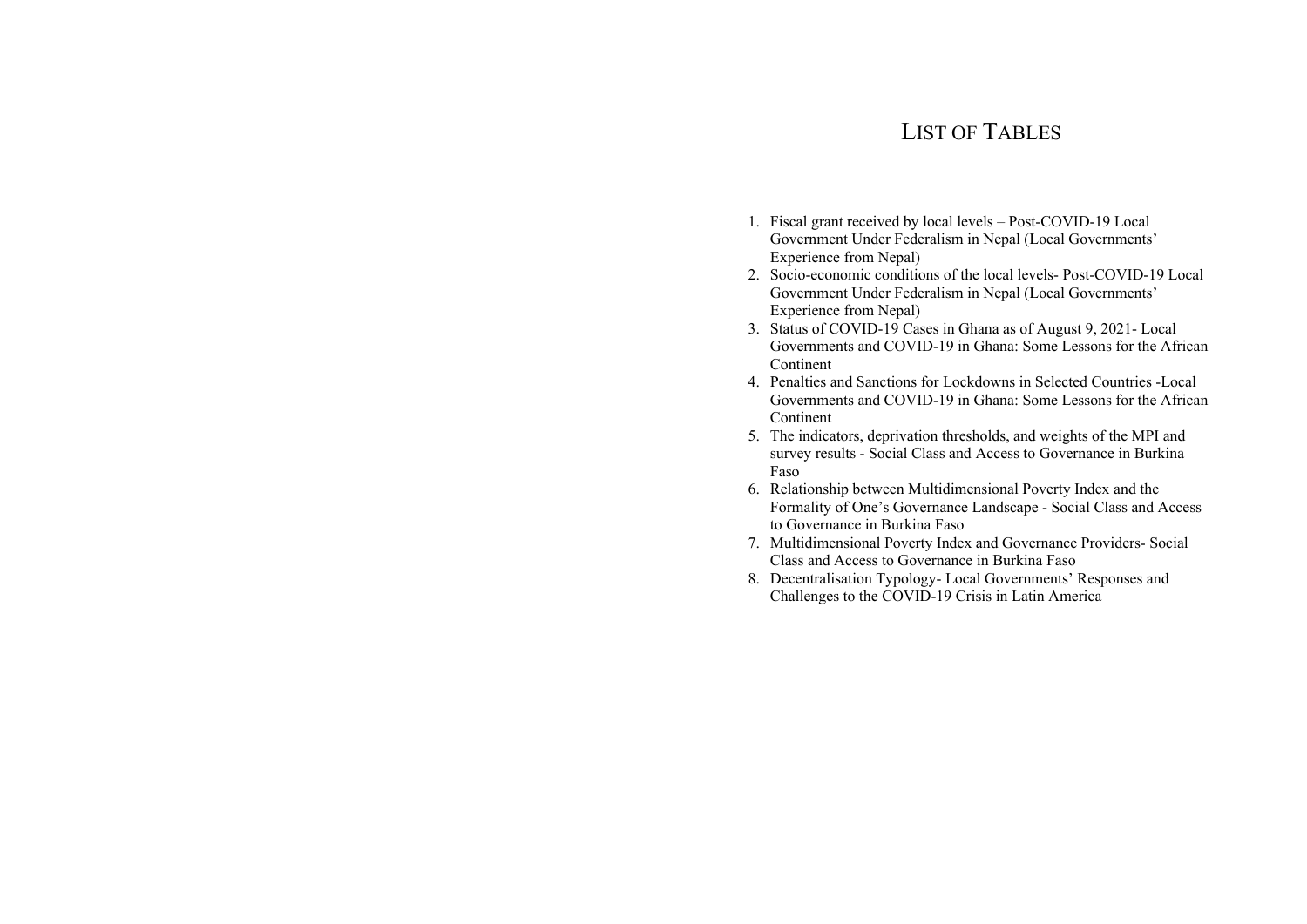# LIST OF FIGURES

- 1. Agricultural Support provided by EThekwini Municipality- The Quest for Food Security in the EThekwini Municipality
- 2. Multidimensional Poverty Index across the Sample- Social Class and Access to Governance in Burkina Faso
- 3. Percentage of Sample Identifying the Governance Provider at Least Once- Social Class and Access to Governance in Burkina Faso
- 4. Logged Odds of Contacting Various Governance Providers by SES as defined by MPI- Social Class and Access to Governance in Burkina Faso
- 5. Subnational Public Expenditure as a Share of Total Public Expenditure in some Latin American Countries. 2015- Local Governments' Responses and Challenges to the COVID-19 Crisis in Latin America
- 6. Local governments challenges in the COVID-19 crisis- Local Governments' Responses and Challenges to the COVID-19 Crisis in Latin America
- 7. Components of a transversal approach to address the challenges of local governments- Local Governments' Responses and Challenges to the COVID-19 Crisis in Latin America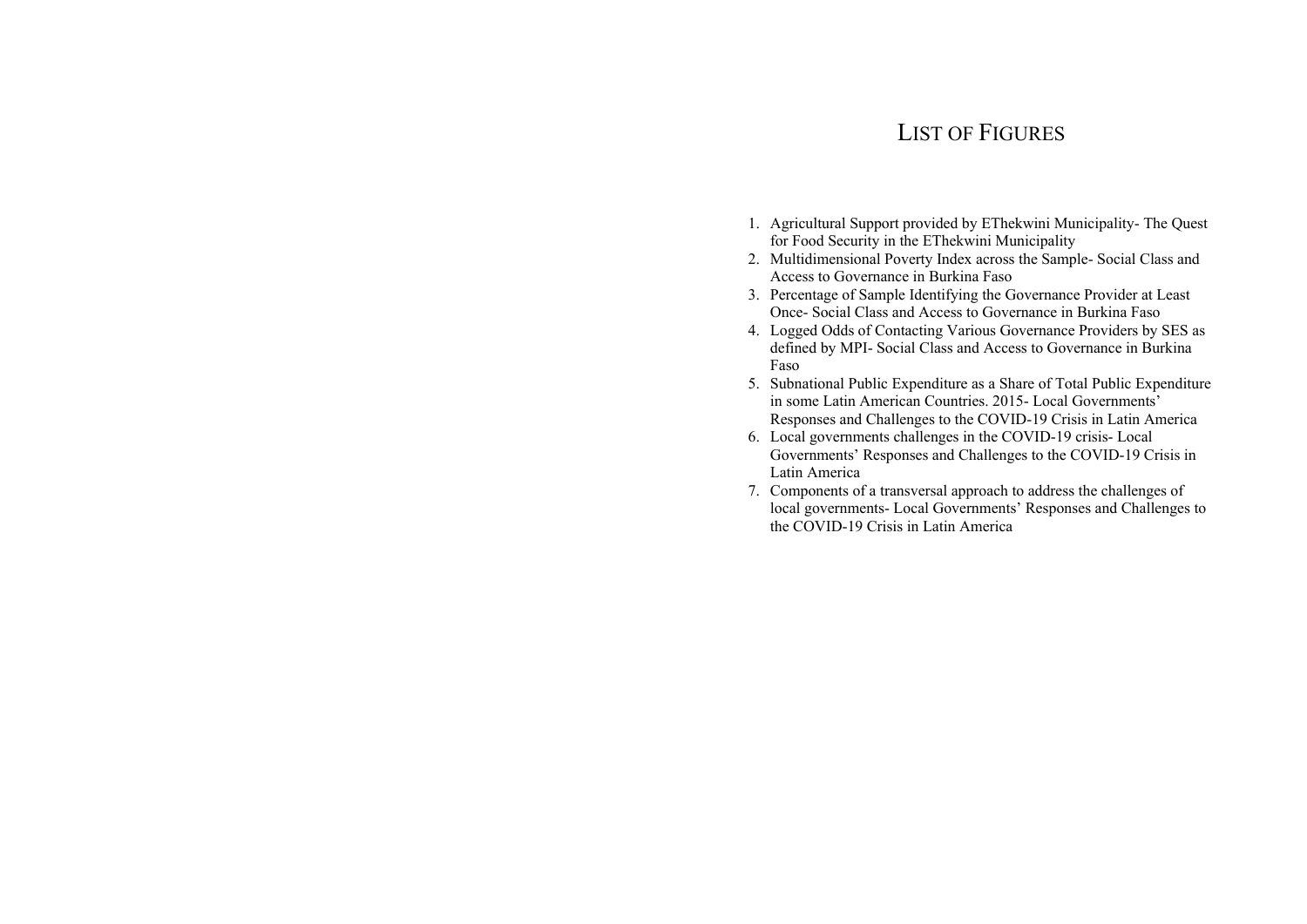## **PREFACE**

This volume is the outcome of an international webinar on *Rethinking the Role of Local Governments in a Post-COVID-19 World* organized under the joint auspices of the Centre for Gandhian Studies, Department of International Relations & Politics, Central University of Kerala, and Centre for Rural Management (CRM), Kottayam, Kerala, India, from 10 to 14 December 2020. As many as 63 presentations were made at the webinar by participants worldwide. Apart from introduction and conclusion, the volume contains eighteen chapters selected from the papers contributed by the participants. At the local level, an acute need to manage the pandemic exists. A volume building on the experiences of local governments in South Asia and beyond in pandemic management was found particularly relevant. The volume seeks to make health a central concern for decentralization enthusiasts and policymakers dealing with local government issues. We are thankful to the scholars who chaired the different webinar sessions and Dr. Uma Purushothaman, Central University of Kerala, for compering them. Ms. Asha Buch, Ms. Manasi Joseph, and Ms. Rekha V acted as rapporteurs. The staff of CRM provided the necessary logistical support. Mr. Jithin Mathew, Ph.D. candidate, Department of International Relations, Central University of Kerala, who was also a rapporteur of the webinar, helped us with the formatting of the contents of the book and provided essential editorial support. Professor Joseph Ayee of the University of Ghana delivered the keynote address. Professor H. Venkateswarlu, the Vice-Chancellor of the Central University of Kerala, graciously inaugurated the valedictory session. All the contributors have benefited from the rather lively discussions that followed the different presentations, and we are indebted to all the participants. We also thank Cambridge Scholars Publishing for expressing interest in the webinar, which eventually led to this volume.

> John S Moolakkattu Jos Chathukulam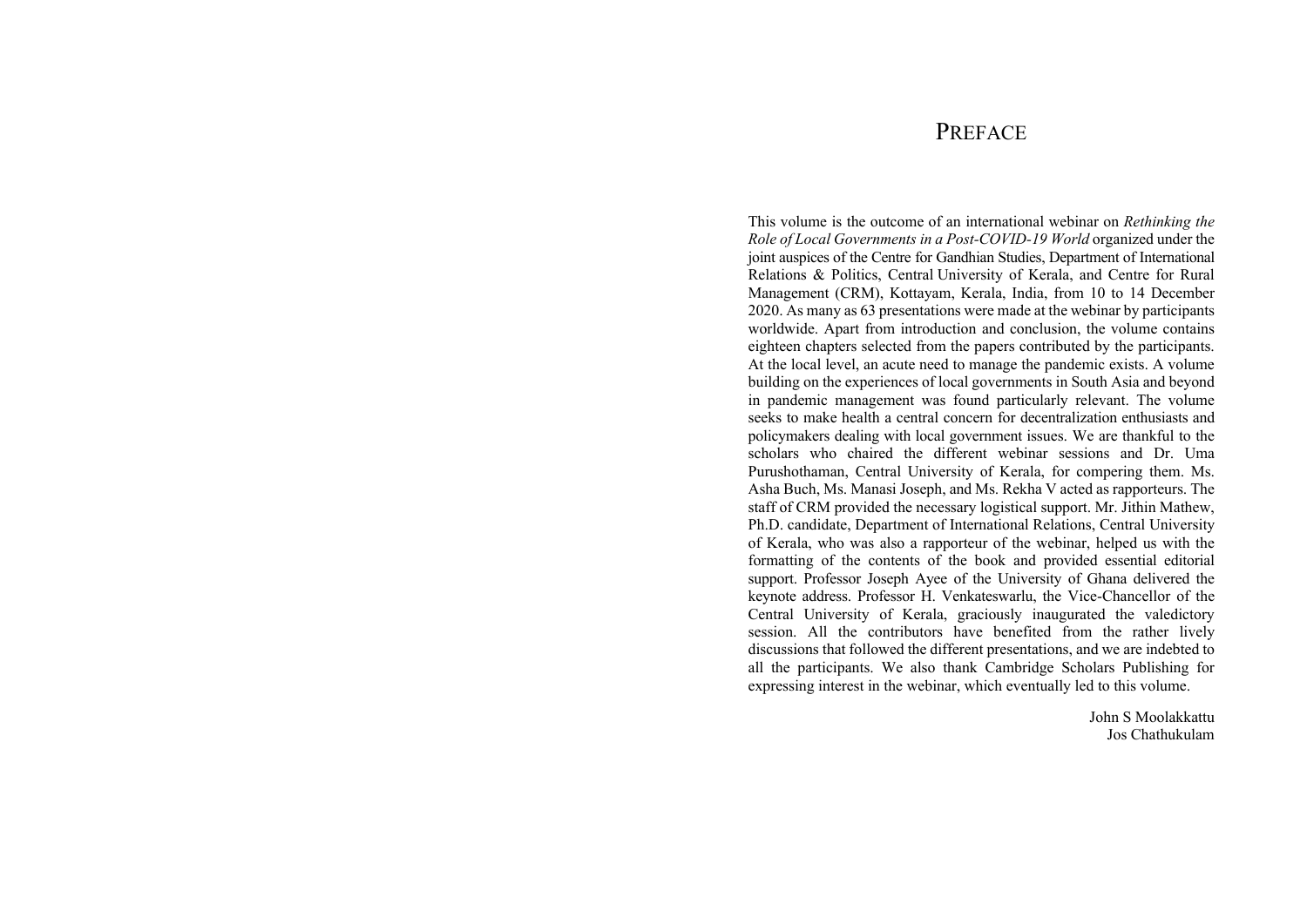## **INTRODUCTION**

# JOHN S. MOOLAKKATTU & JOS CHATHUKULAM

People all over the world are making frantic efforts to contain the COVID-19 pandemic. Governance has become a daunting one in most countries. In some countries, citizens have responded to governments' call to practise self-responsibility quite commendably. A mix of measures, including some tough ones infringing on human freedom, have been tried in most others. Local governments everywhere seemed to have responded more effectively to prevent the spread of the virus. In some countries, their actions were more effective than intervention by provincial and central governments.

In many cases, local governments are entangled in a multi-level governance system with federal systems accounting for more layers or tiers. The relative capacities of each level and the complementary or non-overlapping manner in which their powers are structured also add to their governance effectiveness. The pandemic provides an opportune moment to revisit the role of local governments the world over. Local governments can persuade people to observe lockdowns and curfews and pay fines when violating physical distancing restrictions. They can redesign infrastructure to maintain social distance and educate people through signage and other means (Wray, Fleming and Gilliland 2020).

There has to be a movement for further decentralization based on the principle of subsidiarity. COVID-19 has raised challenges related to the financing of the local governments, the loopholes in the mandate on health given to local governments, and the extent to which they can handle health matters on their own. More important is the continued delivery of services and protecting the people's livelihood even as the local governments are engaged in pandemic management. Perhaps in tackling the humanitarian side of the pandemic, the local governments' role is most visibly felt. Since local governments are closest to the people, they will have a more remarkable ability to influence behavioural changes among their constituents, particularly relevant during a pandemic.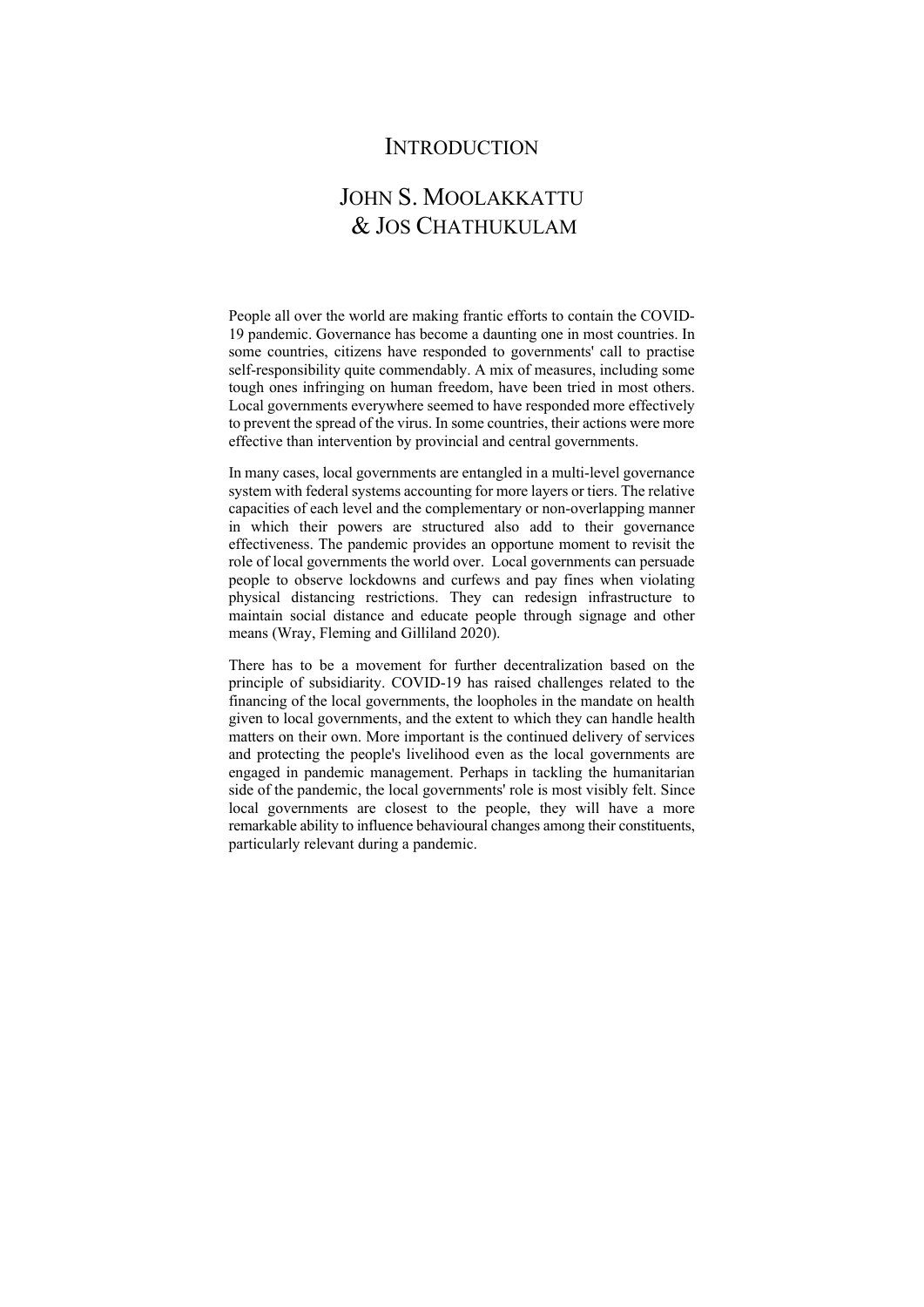#### 2 Introduction

The COVID-19 pandemic has challenged governments' emergency preparedness everywhere at all levels, especially at the local government level. It is far removed from many local governments' learning in managing natural disasters. The pandemic has brought new knowledge, but it is not meaningful without adequate capacity to put it into practice. Capacity gaps are of two kinds: resource capacity and pandemic-impacted capacity. A resource-poor local government will be stretched beyond its means to cope with the pandemic. Even resource-rich local governments may be badly shaken due to the lack of resilience of the local economy. We also have a scenario of a resource-poor panchayat getting damaged thoroughly after the pandemic (Dzigbede, Gehel and Willoughby 2020). This makes resource and governance capacity crucial for effective local government intervention in COVID-19 containment.

A typical local government should detect imported infections by limiting the entry of air and surface travellers into their jurisdiction through surveillance measures. A decentralized approach is critical in a public health emergency, especially when it lasts long. Decentralized production and marketing are often needed to instill local resilience and economic recovery instead of highly centralized structures. A pandemic has an isomorphic connection to disasters in terms of processes and containment strategies. While central capacity is helpful as a resource to be tapped by the other levels, it is decentralized capacity and the ability to work with different jurisdictions in a multi-level governance system that matters. Some countries have done well on this count. The UK faltered by centralizing measures during the onset of COVID-19, eventually giving way to a decentralizing approach when the situation worsened. At the same time, questions relating to the nature of the executive at the local level, the range of functions that should be devolved to that level, and the ability of local governments to raise their own resources by expanding their revenue base have become important points for debate and enquiry.

Good governance in itself may not lead to good COVID-related outcomes. There could be factors that could totter even robust systems of governance when a pandemic assumes an unpredictable character. Morbidity and certain cultural styles of people may lead to a rapid spread of the pandemic, but how the affected are cared for is a matter of governance. The central principles of governance are related to decision-making. Left with very little reliable information, decision-making during a pandemic requires a high degree of governance ability to cope with the uncertain and the unknown. On such occasions, it is always good for countries to learn from each other's experiences.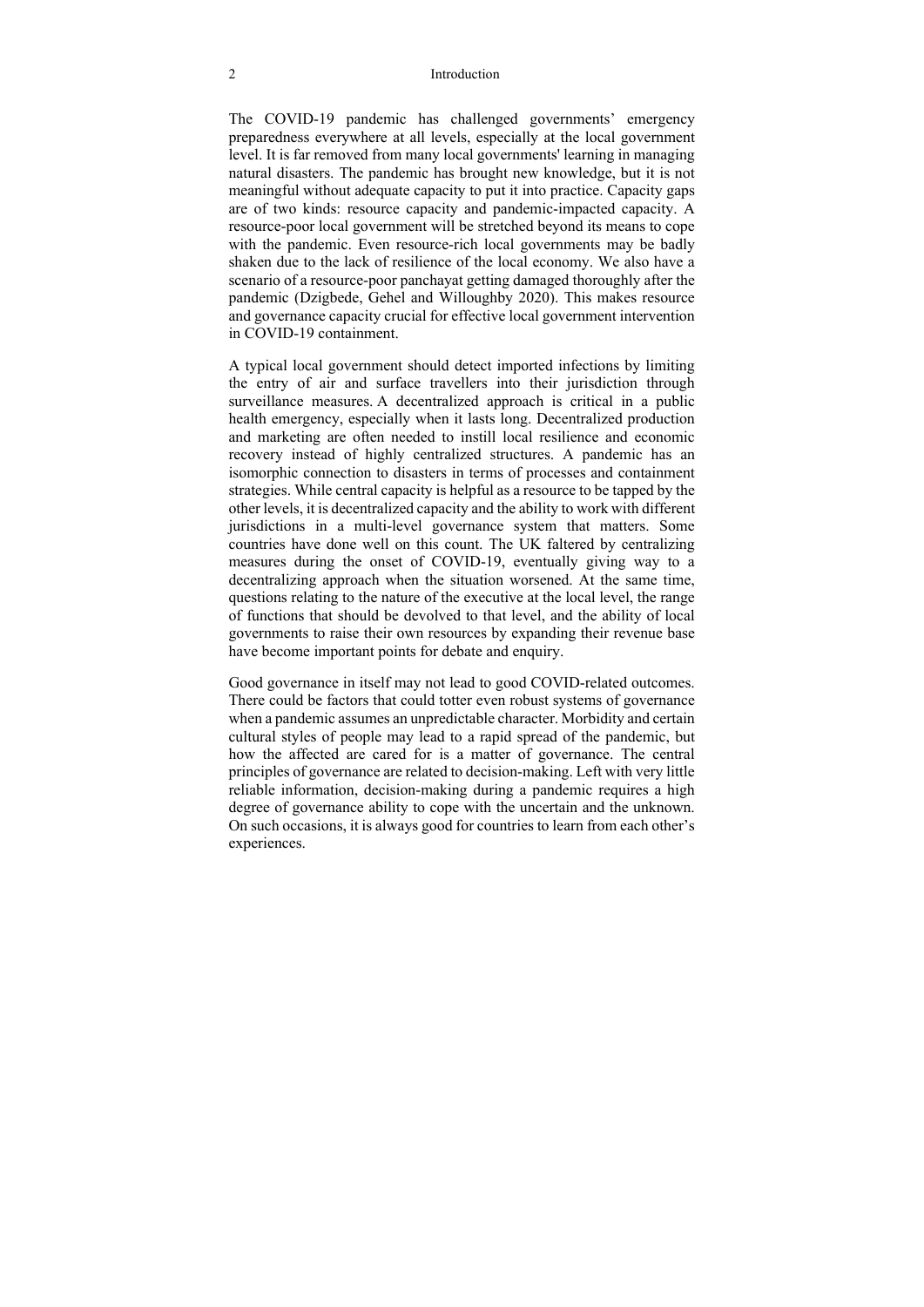Knowledge should ideally be co-produced by the different actors situated within a multi-level governance system. In Switzerland, the cantons and the counties had already initiated some measures even before the national government ventured to address the pandemic. The local governments could not initiate such actions in the UK, severely hit by the austerity measures beginning from the 2008 global financial crisis. The mutual learning and co-production of knowledge, which was the forte of the Swiss case, was absent in the UK, where a one-size-fits for all centralized approach was initially adopted. In other words, "decentralized capacity alone is not sufficient to generate a response like that seen in Switzerland, but it benefits from the relationships among the different levels of governance being constructed in a manner conducive to mutual learning and integration" (Gaskell and Stoker 2020,36).

Local governments are composed of representatives whom most people personally know. They are known for their closeness to the citizens compared to their counterparts at larger spatial levels and the bureaucrats. This closeness makes them more sensitive to local needs and can better mobilize the community for collective action. They can keep track of various local government activities and evolve strategies specific to the local context. Since they belong to the locality, any failure to be responsive to the public can hamper their re-election efforts and affect their reputation (Agrawal and Ribot 1999; Faguet 2014). Further, since people generally trust them compared to other levels of government, they have greater legitimacy in the people's eyes. Such trust and legitimacy are crucial during pandemics to prevent people from becoming panicky (Fischer 2016).

The local governments' ability to negotiate context-specific local conditions, reach out to the public, and command trust from the citizenry is crucial in the current crisis. The task of social regulation in the context of COVID-19 may generate conflicts between different local government functions. Working with police to enforce strict lockdowns could counter the people's friendliness that characterizes local representatives. Yet, the local governments are more capable of coping with such contradictory pressures than any other level of government (Dutta and Fischer 2021).

In many Latin American countries, local governments played a crucial role in containing domestic violence during the pandemic (Lima, 2020). In places like Taiwan, a collaborative approach was adopted, and the neighbourhood warden at the lowest level was a key actor in pandemic management. France, which has a unique deconcentrated system, resorted to a sort of hyper-centralism initially, which turned out counterproductive.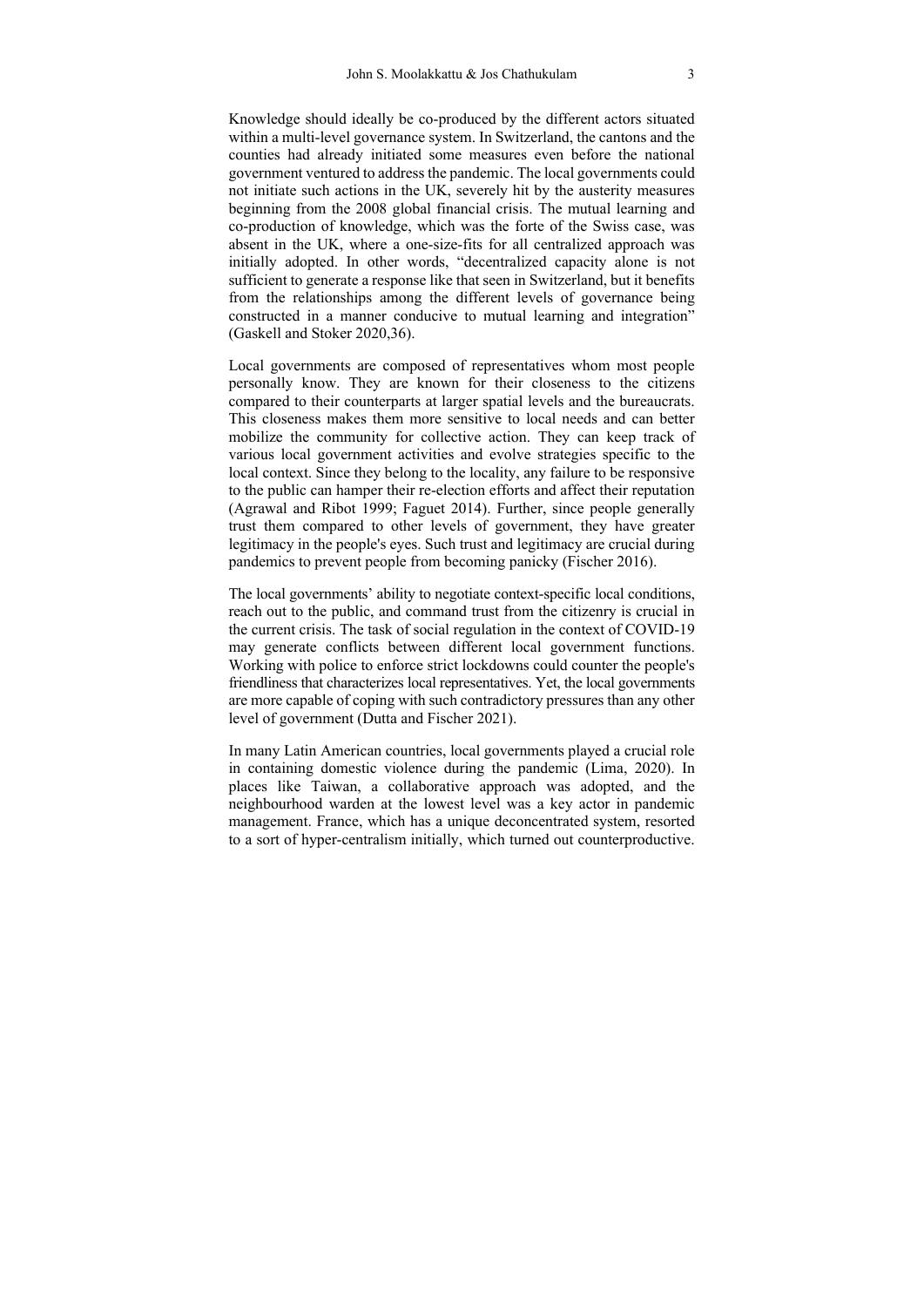### 4 Introduction

Local governments responded to the crisis through horizontal cooperation and governance by involving local actors. In other words, the crisis response moved between centralization, decentralization, and eventually to a form of horizontal governance (du Boys, Bertolucci and Fouchet 2021).

New temporary and permanent infrastructure was created by local governments in New York, Milan, Paris, Toronto, and Seattle. In New York, the local government hired many unemployed people to undertake sanitization and cleaning. Cities like Chengdu, Istanbul, and Seoul deployed technology-intensive means to track and enforce physical distancing. Local governments in Auckland, Lagos, Nottingham, Manila, and Ottawa came down with a heavy hand to enforce strict lockdowns with fines, which affected particularly the poor and those living in informal settlements. It is seen that those local governments that focused more on investment and education than on punitive restrictions had a more sustainable impact (Wray, Fleming and Gilliland 2020).

The Chinese case is an interesting one. The dominant role of the communist party enables the central leadership to steer all the local governments in a command and top-down manner during emergencies. This is implemented cascadingly with similar command structures set up at the local level as well. The communist party secretaries of Hubei Province and Wuhan City, the epicentres of the virus outbreak, were replaced by senior party functionaries appointed from the centre. Officials who performed well in emergencies received quicker promotions and public recognition in China (He, Shi and Liu 2020).

One issue is the lack of adequate information disclosure. Some have associated it with panic. The degree of tolerance that people have when lockdowns are imposed is dependent on the level of democracy. In some western democracies, revealing health information relating to individuals may be seen as a kind of intrusion into their privacy. But at the same time, people are often prepared to accord their safety a higher priority than freedom in such circumstances. For them, such measures will enhance public confidence in the ability of the local government to fight the pandemic and bring in a certain degree of urgency. The local government is thus a crucial actor in reducing panic (Gray and Ropeik 2002).

Trust in local government can moderate risk perception and enhance the effectiveness of prevention efforts. However, we are not sure how trust in local government affects the relationship between information disclosure and panic in pandemics; perhaps it works by strengthening the indirect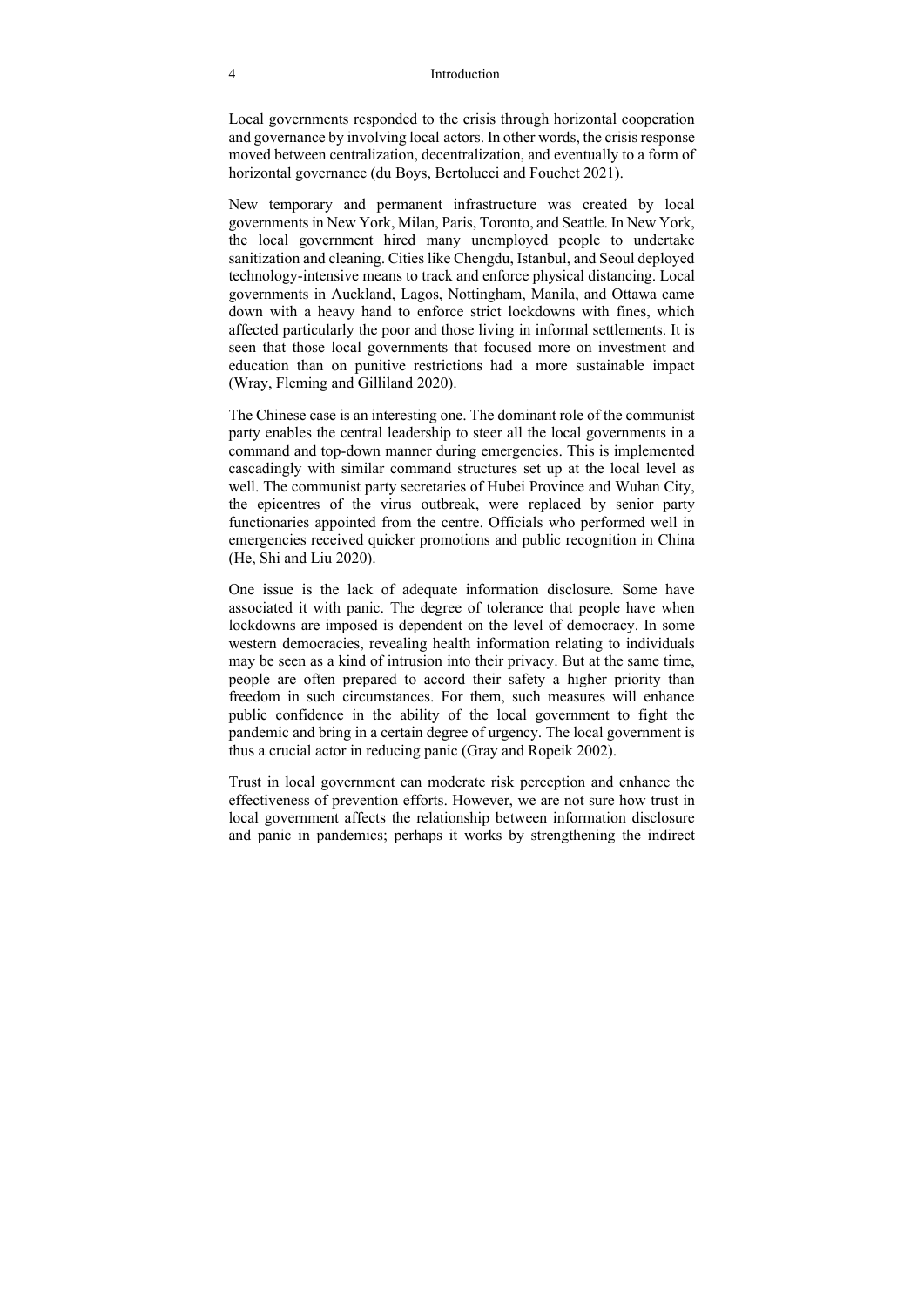effect of perceived prevention effectiveness or weakening the indirect impact of risk perception. A study in China showed that "higher levels of trust in local government result in stronger indirect effects of perceived prevention effectiveness" (Liu et al. 2020, 217).

Further, good governance is not synonymous with bureaucratic command and control effectiveness. The ability to rope in as many stakeholders beyond the bureaucratic channel is necessary. To do that, local governments can play an intermediary role in the public governance system, which has more to do with meta governance than governance proper (Gao and Yu 2020).

Another issue is the existence of multi-tier local government in countries like India with varying degrees of coordination among the tiers in individual provinces. In a state like Kerala, the lowest level alone was involved in containment measures and vaccine distribution. The health-related mandate of the local governments is not often spelt out in clear non-overlapping terms. In cases where functional clarity exists, the local government may lack the capacity to perform the assigned functions. Local governments need to develop a certain degree of professionalism on their own or tap expertise externally. Either way, what is required is to work with multiple actors. Then, there is the problem of uneven spread of medical facilities. Most medical facilities in India are concentrated in urban centres. So, the ability of local governments to bring such hospitals under their purview is severely constrained. In Kerala, some rural local governments are sufficiently endowed with multi-specialty hospitals in their jurisdiction, while some may have none in their vicinity. When working with several actors, the conventional understanding of bureaucratic dominance needs to give way to a partnership model. This presupposes a certain degree of selfdenial on the part of the bureaucracy. In most cases, the local governments seek instructions from above to move forward rather than take their own initiatives (Chathukulam and Tharamangalam 2021).

The Chinese example is proof of the effectiveness of a locally-based system of lockdown enforcement without involving the army and the police. Since 2004, China has had a system of "grid governance," which was put to use to enforce lockdown and identify the infected. Still, the centre took over the reins of the local government by removing the Mayor of Wuhan and party secretary of Hubei province, substituting them with persons close to Xi Jinping (Ren 2020).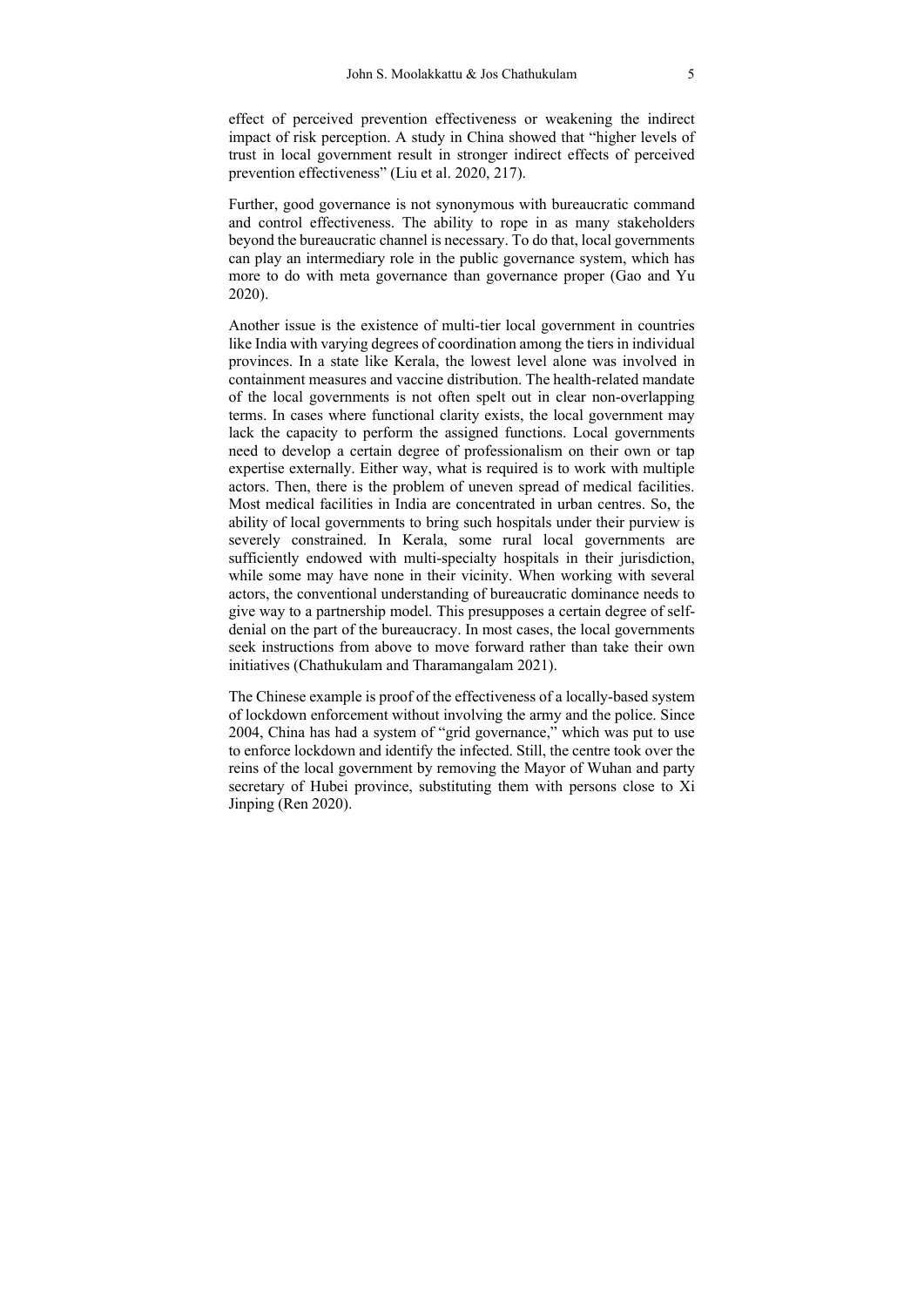### 6 Introduction

In some countries like the US, the pandemic provided an opportunity to forge new relationships with other local governments and reinforce existing ties amid a financial crunch. This came about due to the lack of action either at the federal level during the Trump administration or even at the state level, forcing the local governments to repose their faith to fend for themselves. Such self-reliance through horizontal alliances has enabled local governments to meet the crisis with a certain degree of credibility (Benton, Rissler and Wagner 2020).

Take the case of rural Bangladesh. The lowest rung of the rural local government is the Union Parishad, which alone can motivate people to stay at home. However, the bureaucracy at the Union Parishad level is not people-friendly. The rural inequalities and domination by the local elites also stand in the way. Bangladesh has a robust Disaster Management Act applicable up to the grassroots level (Tarikul Islam 2020).

A survey of mayors in Italy showed that adaptive leadership and anticipatory governance to cope with emergencies were needed during pandemics. They also emphasized public value co-creation, using technology as a medium for sharing information and crowdsourcing resources, and safe and trusted platforms for knowledge sharing among the mayors and with the relevant organizational stakeholders. The Italian mayors are directly elected and have the mandate to ensure public order, security, and even some judicial functions besides service delivery. In the Italian case, modern communication provided mayors with the opportunity to communicate quickly, clearly, and to several citizens at once (Garavaglia, Sancino and Trivellato 2021).

In Germany, there was the problem of crisis coordination among different levels of government. In the first phase, the subnational and local governments were the main actors mandated by the federal law on infection prevention. The primary responsibility of health rests at the municipal level. In contrast, more vertical coordination was established during the second phase of 'intergovernmental centralism' when infections arose. This was reversed during the third phase when the infection rate came down, eventually reaffirming the importance of the subnational and local governments in pandemic management. Essentially, the local governments in Germany could engage in local-specific containment measures. However, the pandemic led to a rethinking of the intergovernmental system (Kuhlmann and Franzke 2021). Hattke and Martin (2020) say that Germany's distributed authority at the local level, unlike France and the U.K., elicited a better response in pandemic management, which they describe as a 'wicked' problem. However, they caution that this may not be applicable in disaster responses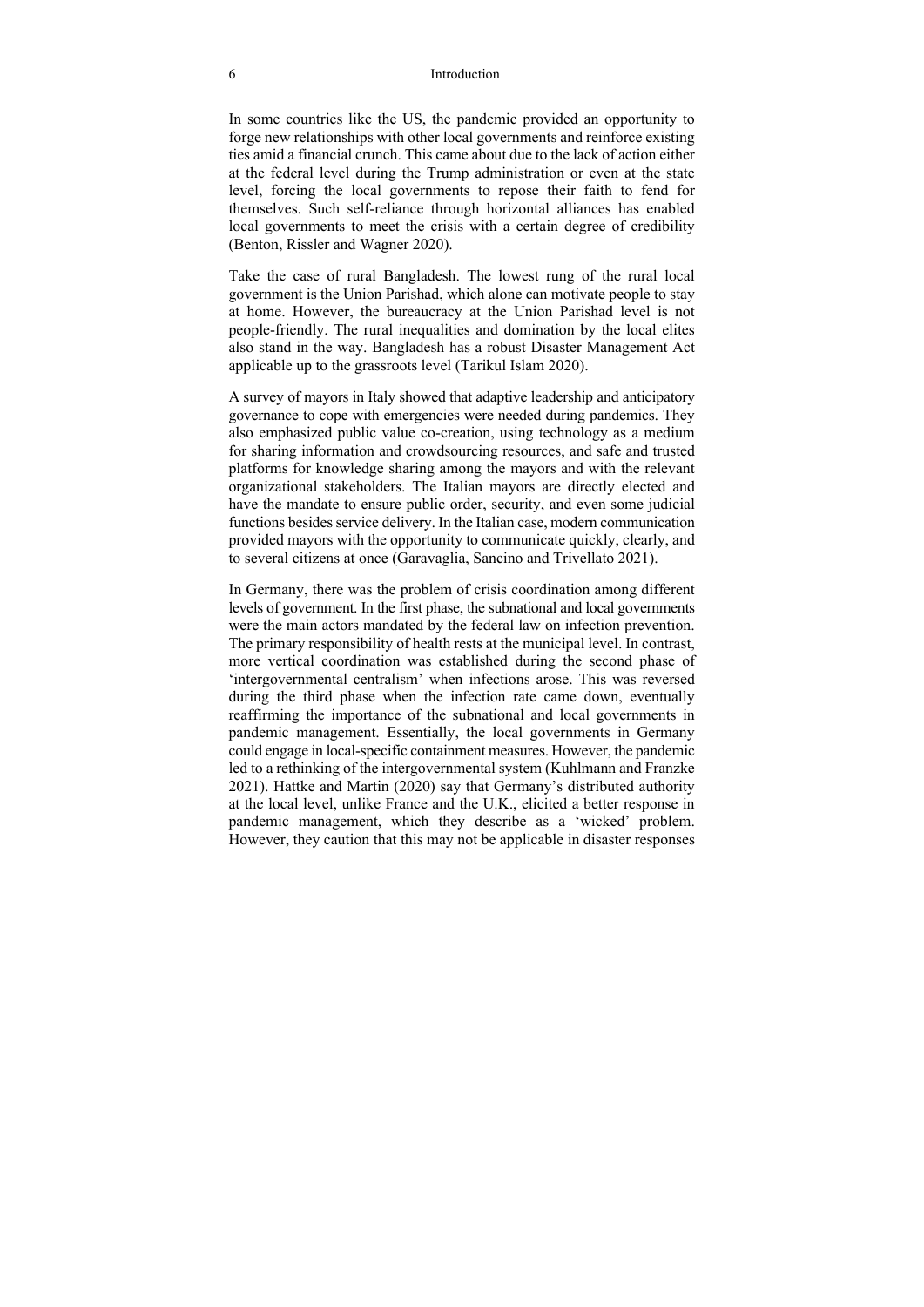where a centralized approach is relevant. The COVID-19 pandemic is a test of how pressures are built on inter-governmental relations in crisis management situations among the three levels with varying capacities and resources.

In the absence of decisive action by the central government and inadequate information, some local governments in the Czech Republic led by dynamic mayors have implemented measures such as production and wearing face masks on their own without waiting for central directions. Some mayors who demonstrated that the municipality could be run without state assistance became popular for their boldness and efficiency. In neighbouring Slovakia, many local governments were handicapped by information deficits. The local government associations partly addressed this. There was also ineffective vertical cooperation following the unpreparedness of the newly formed central government to take on the task of pandemic management. In sum, horizontal communication channels were more efficient than vertical ones. This is comparable to the French system. In both France and Slovakia, the national governments drew on innovative measures by sub-national governments (Juptner and Klimovsky 2021). Many local governments worldwide have used the full power of social media for social communication, building trust among people and easing their fears.

Different policy capacities can exist within a single state or province. In one case, the situation may look bright, but it may not be so from another context. This is the case in Kerala. Kerala's health system was never overwhelmed, unlike in many other states. Yet, the state had to cope with a high test positivity rate(TPR) for months together. In many other states in India, the surge was more episodic. But not so for Kerala, where it showed a higher degree of persistence than any other region in India. The Indian case also indicates that more than the local government, the states came to the forefront, initially acting in tandem with the centre and subsequently being on their own. The states carried out their management tasks primarily through the bureaucratic machinery except when food and quarantine-type needs emerged. In other words, the local governments did not have any say in the formulation of the policy. Though made available to the rural areas, the health infrastructure is still not under the direct control of the local governments. Hence they were involved primarily in tasks unrelated to treatment and more in providing the necessary social support to the needy.

In Nepal, the local governments focused on awareness generation activities to address the knowledge gap relating to the pandemic. For enforcing lockdowns, security forces available with the local governments were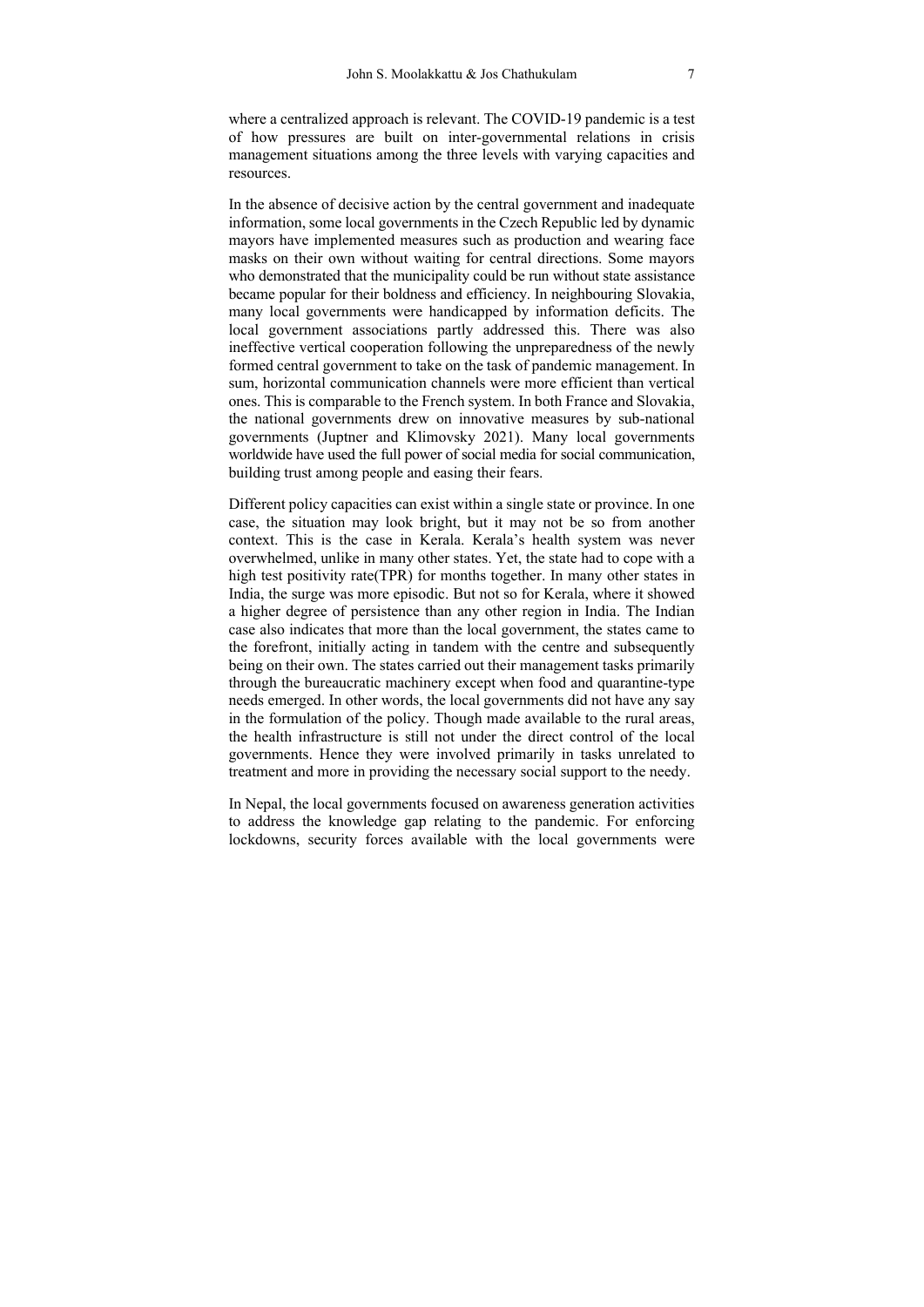#### 8 Introduction

deployed. The central and provincial governments were not there to give them the necessary support. The local government addressed this problem by seeking community engagement in pandemic-related activities (Adhikari and Budhadhoki 2020). Another study conducted in Nepal found that the case fatality rate was much lower in provinces where the local governments had more robust local development and disaster plans than those without them (Mainali, Tosun and Yilmaz 2021).

Take another example. We have the seemingly successful China's governance system, a decentralized one in a centralized authoritarian system of government where the local government does not have accountability to the constituents like in liberal democracies. In other words, it is easy to transform the state from a decentralized system to a centralized one in times of crises using the communist party's command and control system, as happened in Wuhan. The accountability is to the party high command in such cases (Mei 2020).

From 2021, with the advent of vaccines and mass testing, we see the balance shift from dealing with the immediate health crisis to its enormous social and economic impact and long-term effect on people's wellbeing. It has at least heightened concern about how health providers and local authorities need to work together. While national and regional governments have enough leeway to get things done through centralized procedures, the dynamics of the pandemic are so unpredictable that local governments, which are closest to the ground situation, need to be intimately involved in all containment measures. Kerala, which claimed to take the lead in COVID-19 containment, eventually became the only state in the country with the highest TPR and caseload, which suggests premature complacency at the state level without involving local governments in widespread consultation can cancel out the early gains. There has been a dramatic enhancement of the powers of the heads of village panchayats in Orissa by granting them magisterial powers supported by the necessary resources to enforce quarantine for returning migrants and deter those violating lockdown rules. This led to fewer complaints from the citizens compared to many other states. But they are exceptional and of an episodic nature.

In sum, the health of people, especially during the pandemic, is often determined by several social factors. The ability of people to maintain social distance and impose quarantine is impossible in slums where people have a huddled existence. Vaccine distribution also is an issue. In many developing countries, the approach to such distribution may be disadvantageous to the poor and the marginalized. People who survive daily require social support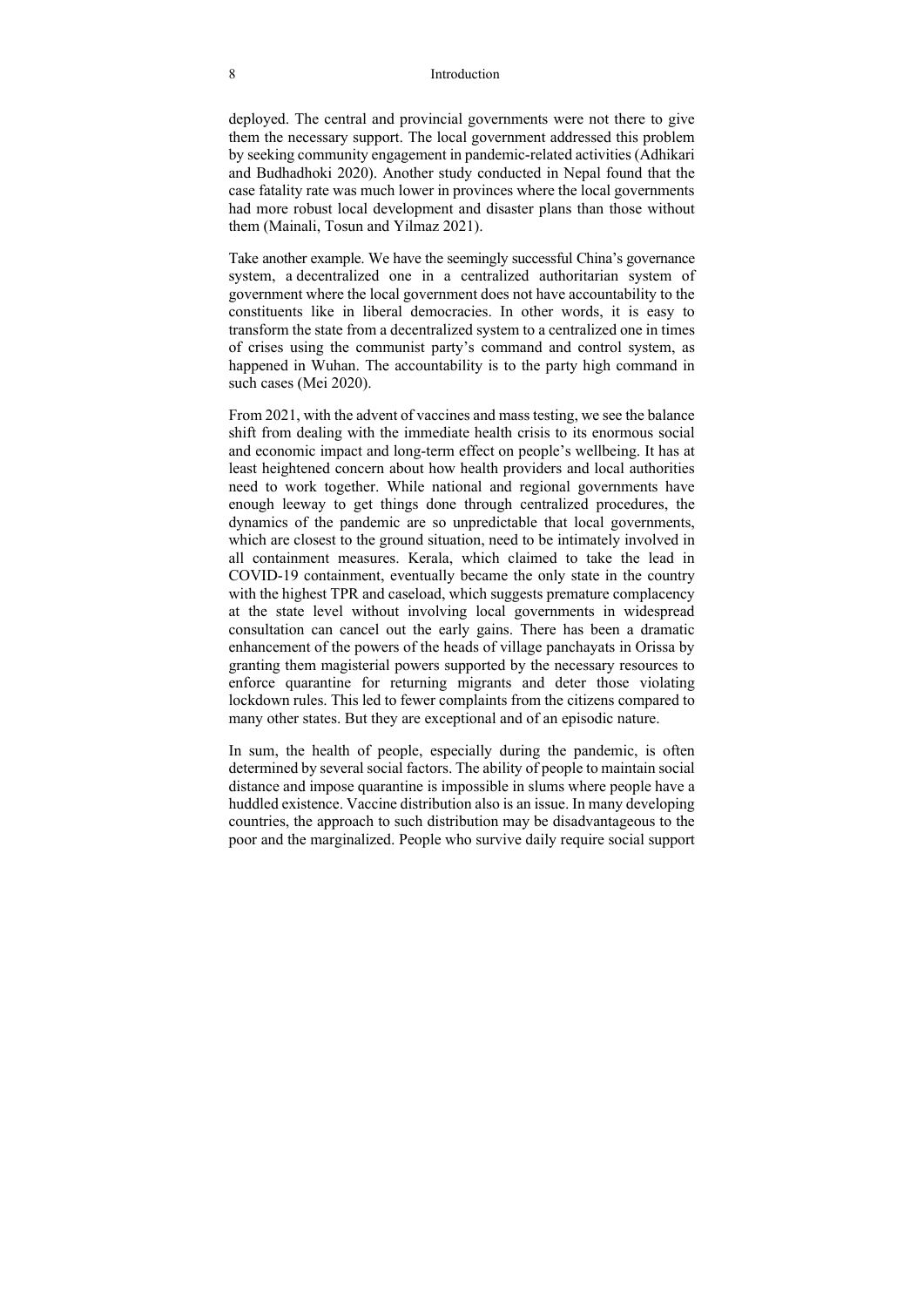when the source of the income disappears following the loss of jobs. More than the health part, it is in addressing these inequities and livelihood issues of the poor, the elderly, the physically challenged persons, minorities, and so forth that local governments have a crucial role.

This book has four sections. The first section deals with the experience of India in general. The second examines the cases of individual states in India. The third section provides an account of the local government's initiatives in other countries of South Asia. The final section covers stories of COVID-19 containment from the rest of the world.

The chapter titled *India's Local Government: The Need for Major Reforms* by Buddhadeb Ghosh looks into the autonomy deficit and the many 'unfreedoms' plaguing local governments in India from a historical perspective and how it has adversely affected the management of COVID-19 pandemic in the country. Ghosh argues that local governments, particularly the panchayats (rural local governments) in India, are weak institutions, as they have little autonomous space in terms of resources and administrative powers. Ghosh further argues that panchayats in most of the states in India function as mere implementing agencies and not institutions of self-government. The author contends that the fathers of the constitution made a 'colossal blunder' by not establishing a "linkage between local government and the practice of democracy at the local level." The author states that the dissociation of the objective of deepening democracy from the institutionalization of panchayats has been the major stumbling block in realizing their potential. Though the Government made significant attempts in India to revitalize the institutions of panchayats, such attempts failed to bring considerable changes, and the empowerment of local governments remains an 'unfinished task' even today due to the 'colossal blunder.' The author feels that the objective of securing a space for local democracy in the country's structure should be equally considered as the task of deepening democracy.

The COVID-19 pandemic is considered the first pan-India biological disaster handled by the legal and constitutional institutions of the country. The lockdowns in India were imposed under the Disaster Management Act, 2005. India's large population poses severe administrative challenges in dealing with any disaster, especially a pandemic like COVID-19. In the chapter titled *Panchayati Raj Institutions and Community Based Disaster Management*, Jeevan Kumar argues that invoking the Disaster Management Act 2005 to mitigate the spread of the COVID-19 pandemic has marginalized the elected local functionaries, local communities, and civic groups, including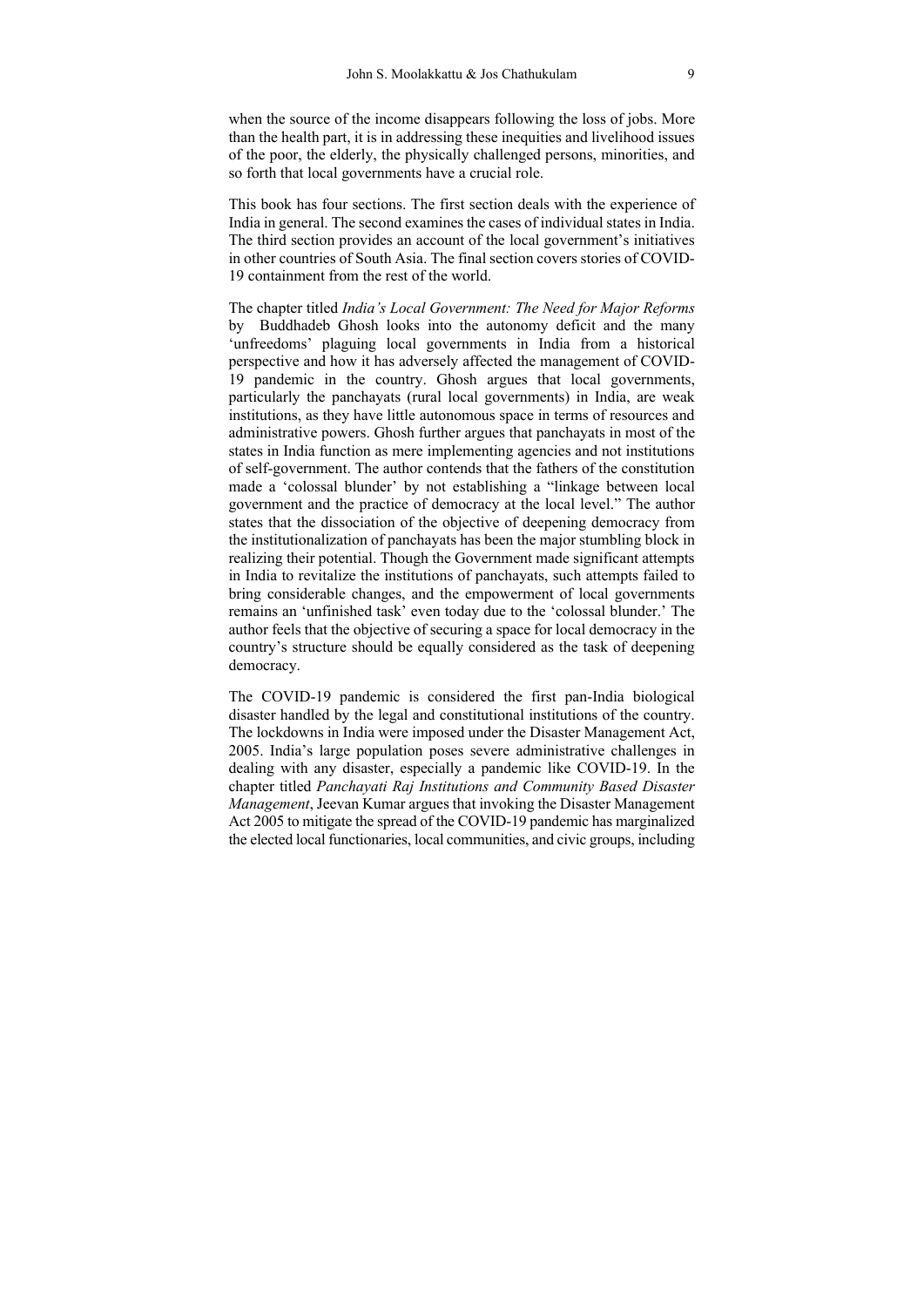community-based organizations (CBOs) and non-governmental organizations (NGOs). Kumar thinks that imposing lockdowns under the said Act has fostered a hierarchical, bureaucratic, *'top-down'* approach to policymaking that gives the central, state, and district authorities sweeping powers. Kumar laments that only minimal attempt has been made to manage the pandemic from a 'bottom-up' perspective, despite the wealth of literature, as well as experience, extolling the benefits in adopting a democratic, decentralized, and participatory approach, with the active involvement of the people and community at the ground level. The author suggests that biological disasters like pandemics of a national magnitude necessitate close administrative and political coordination, led by the Union and followed by state, district and local governments, disaster management authorities, and other stakeholders, which include CBOs, NGOs, self-help groups (SHGs) and the youth at the local level. Kumar points out that in the true spirit of federalism and decentralization, national and state political and administrative agencies should be more collaborative and consultative in handling disasters and pandemics. He suggests that panchayat raj institutions (PRIs) through the gram sabha and village committee on disaster management institutions can establish links with the community, CBOs, and other players in the field and facilitate and regulate community-based disaster management (CBDM) activities. According to him, the District Planning Committee and the Disaster Management Committee of the district can potentially integrate the gram panchayat development plan (GPDP) with the disaster management plan. It is widely accepted that community-based disaster management is a process to capacitate communities to effectively prevent, mitigate, and cope with disasters. Thus, the author argues that PRIs can act as catalysts in the social mobilization process and tap the traditional wisdom of the local communities to complement the modern practices in disaster mitigation.

Besides the severity of the COVID-19, it is to be noted that the pandemic has resulted in several social, economic, political, and cultural crises across the world, and India is no exception in this regard. In the chapter titled *Women's Work and Livelihood during COVID-19: Reconceptualising Panchayats in an Ecological Perspective*, Bidyut Mohanty thinks that the pandemic has warranted a new development path centred on ecology and steered primarily by women at the grassroots level. Mohanty further argues that the challenges posed by the COVID-19 have forced us to think boldly on an alternative path of development that is more sustainable, gender-just, egalitarian, and above all based on the principle of self-governance at the grassroots level. Mohanty opines that the pandemic has taught us to challenge and replace the development model driven by the global market economy in the pre-pandemic period and urges that the alternative has to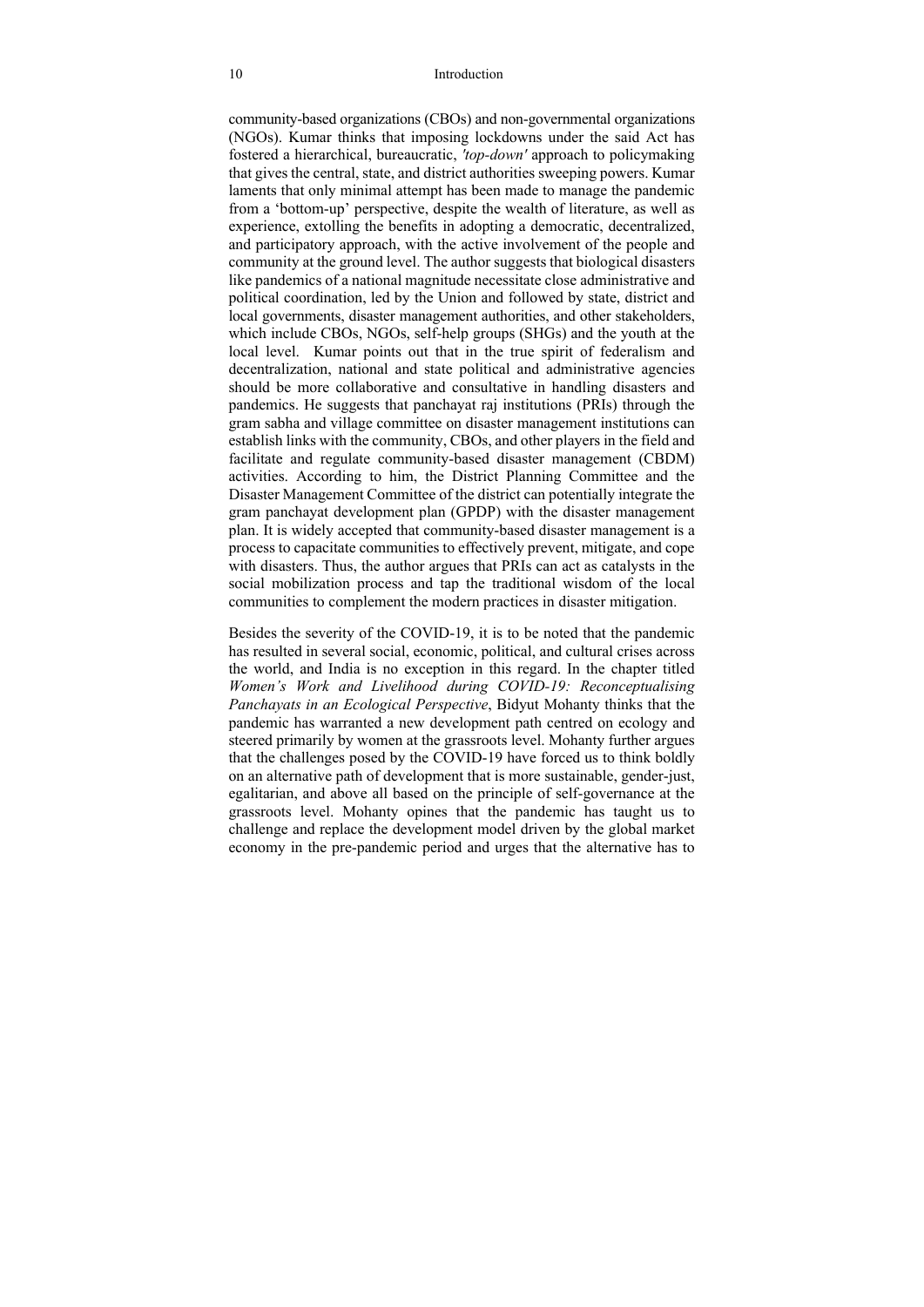emerge from the harmonious relationship between nature and humans that the indigenous communities still practise in many forms in their day-to-day lives, production systems, health and work habits and routines. The author further argues that the alternative development strategy should be designed in such a way that it respects the ecology, the rights of the marginalized sections of the society, including women, children, senior citizens, differently-abled, as well as members of the Scheduled Caste, Scheduled Tribe and other minority communities. The author suggests that the time has come for the local governments to acquire the capacity to be disaster resilient, allocate power and resources to plan for local development, and identify suitable job opportunities for the unemployed. The paradigm of the ecological economy makes the local area truly autonomous and selfgoverning, according to her. Mohanty adds that if power is decentralized to the local governments and the right to frame alternative models of development is exercised by them with women playing the central role, the prospects of ecological economy saving mother earth and her children, including all the species, will be brighter.

COVID- 19 has led to a severe and widespread increase in global food insecurity and the impact of the pandemic on food security and nutrition in India, which is home to the largest number of undernourished persons in the world, should be seriously looked into in this context. The chapter titled *The Role of Food Banks and Community Kitchens During and Post-COVID-19 Crisis: An Alternative Food Security Initiative* by Chongom Aron Aimol delves into the role of community kitchens and food banks in addressing the food insecurity in India during the lockdown and in the post-COVID era. Aimol argues that food banks and community kitchens play a crucial role in addressing food insecurity during the lockdowns and the post-COVID period. The author offers a descriptive and analytical study of the community kitchens run by the state and local governments in Kerala, Delhi, Punjab, Uttar Pradesh, Madhya Pradesh, Maharashtra, Tamil Nadu, and West Bengal and the free distribution of food packets and drinking water by various civil society organizations (CSOs), non-governmental organizations (NGOs), religious organizations, faith communities and selfhelp groups (SHGs) in India in the time of pandemic and the post-pandemic scenario. The author also offers a critical analysis on how far the food provided through community kitchens and food banks met clients' nutritional needs or target communities, such as migrant workers, street children, elderly, disabled, sick and homeless, unemployed persons, refugees, and destitute. Though the community kitchens were an essential component under the urban food security in the draft National Food Security Bill 2013, it was later dropped. Aimol explores the feasibility of amending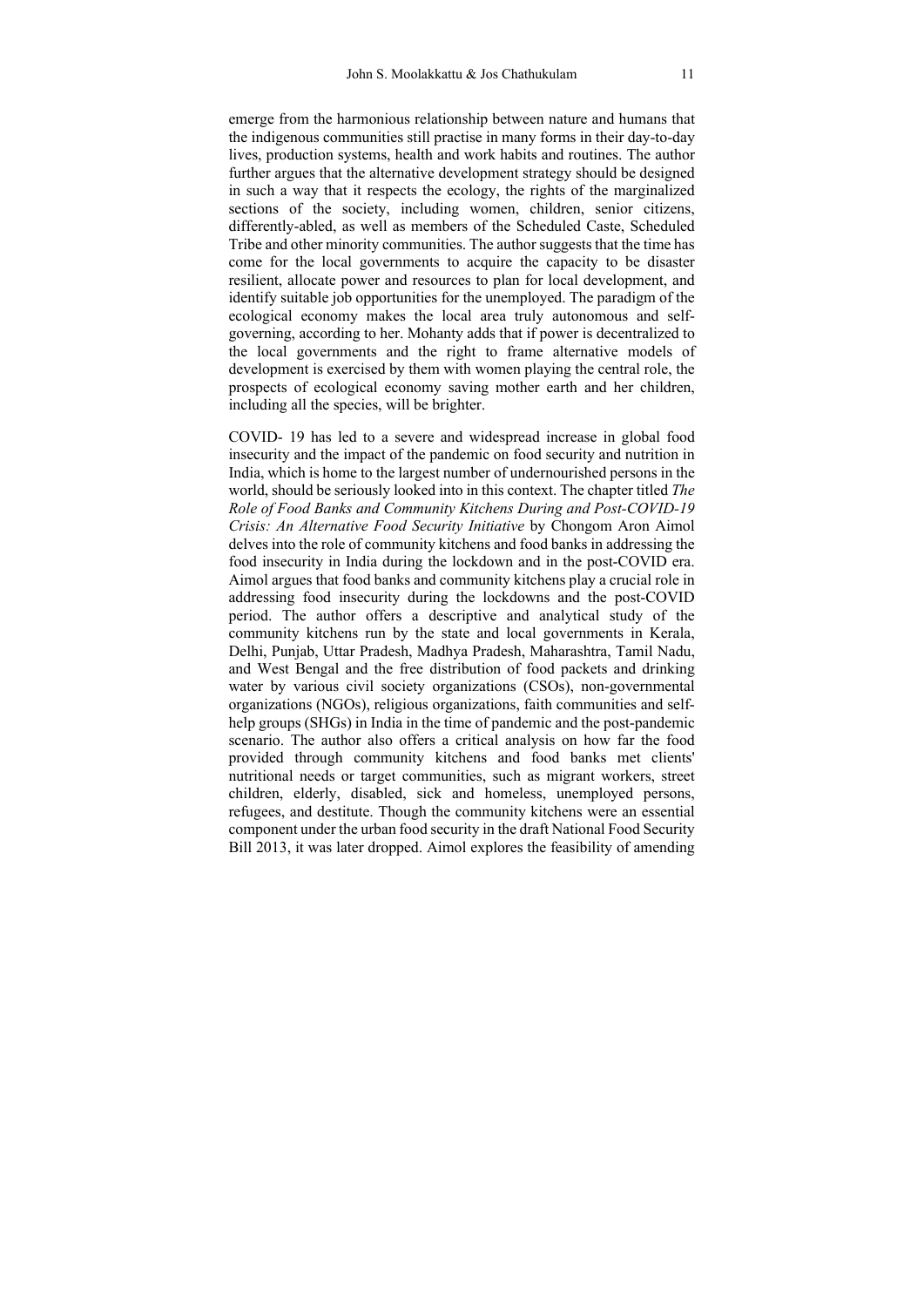the existing Food Security Act or bringing new legislation to incorporate community kitchens under its framework. The author also examines how the governments, NGOs, and local community interventions could help food banks and community kitchens to address acute food insecurity on a short- and long-term basis. It is argued that food insecurity in India is a complex issue, and it requires collaboration between the central, state, and local governments and NGOs.

Social resilience is a multifaceted phenomenon and requires a holistic approach. Lavanya Suresh looks into the significance of social resilience in the face of the COVID-19 pandemic in the chapter titled *Social Resilience: The Role of Local Institutions in Addressing Vulnerability in Times of Crisis in the Context of the COVID-19 Pandemic in India*. Suresh argues that decentralization has improved social resilience and enhanced governance response in the face of the crisis but adds that there are still concerns that need to be addressed, particularly in the realm of social justice. Both governmental and non-governmental local institutions need to work in tandem to reduce vulnerability and increase resilience. The author offers case studies under the social resilience framework through the lens of five parameters - social structure, social capital, social mechanisms, social equity, and social belief. The author assesses the response modes to the pandemic by the state apparatus and social groups at the local level. While decentralized efforts have achieved a stable social structure, social capital, and social engagement mechanisms, they have not effectively overcome the challenges of caste, class, and gender discrimination. The author also looks into the different social and structural factors that supported and limited the governance of the crisis. She then lists out the vulnerabilities and the institutional innovations introduced in response to the pandemic. India is a highly divided society with inequalities in caste, gender, income, and religious lines. The author argues that the COVID-19 pandemic has brought these fissures out into the open and exposed the fragility of the livelihoods of the poor. The author opines that different government responses like 'work from home,' physical distancing, frequent hand washing, and the lockdown all assume a sense of privilege of having an independent and distant home from others, which only the middle and the more affluent classes have. The poor and the marginalized, in such circumstances, are left to fend for themselves.

Based on the five parameters of social resilience, Suresh suggests that resilience requires a bottom-up approach to be effective, which should be institutionalized in local government disaster management plans.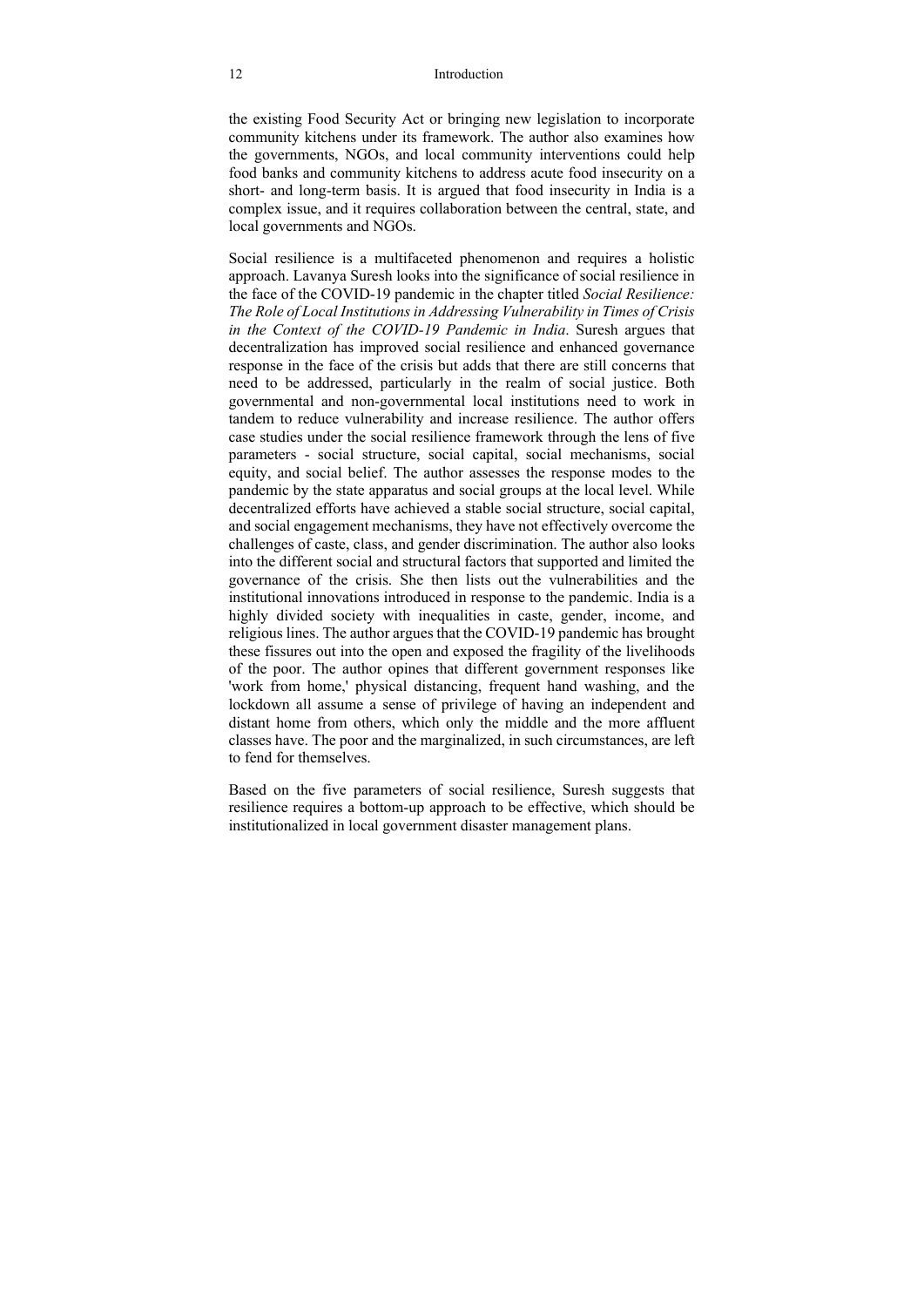The situation arising out of COVID-19 indicates the need to provide immediate relief to the affected population and ensure the long-term sustainable development of districts with an all-inclusive approach. The pandemic has impacted governance at the national level and the regional and local levels across the world. In India and countries with similar federal structures, variation in the extent of impact has been seen amongst states and regions and amongst districts. In the chapter titled *District Planning in Post-COVID-19 Scenario: Assessment of Possibilities,* Ramit Basu argues that the pandemic, apart from posing challenges, has also opened up new opportunities for preparing district-level plans. District planning has become non-negotiable given that inter and intra-district variations are observed in the manner the pandemic has affected the population. There is a need to look at poverty, health, urbanization, and environmental factors, among others, with equal emphasis and in an integrated manner. The district planning process in the post-COVID-19 scenario has to be based on innovation, out-of-the-box thinking, compassion, inclusion, convergence, local and global linkages, capacity building, and, most importantly, sustainability. The author suggests that the principles undergirding a District Plan should include non-discrimination; accessibility; participation; inclusive policies and programmes; convergence amongst schemes, departments, and other development agencies; absolute transparency at every level of planning, consolidation of the plan and its implementation; flexibility for mid-course correction; safeguards against violations, corruption, and vested interests; capacity building and hand holding support for key stakeholders; data and information for development, and ensuring of funds for implementation of the plan. The District Planning Committees (DPCs) and the local governments at every level, and the line department officials at the district and block levels will have the responsibility to prepare a coherent plan and ensure its implementation through multistakeholder participation. For this to occur, the DPCs should be institutionally strengthened with authority and resources to design the district plan independently and implement it.

Again, the struggle against COVID-19 and the need for fair socio-economic recovery illustrates that decentralized governance and public action are necessary but insufficient. Partly, this is because of the prevalence of clientelist, authoritarian, or neo-liberal government in many contexts, including in the previously celebrated Swedish welfare system. Kerala's struggle against COVID-19 and the quest for socio-economic recovery suggest that decentralization unaccompanied by other complementary measures is insufficient. Olle Törnquist's chapter titled *Linking Public Action: Kerala's Challenges in Comparative Perspective* argues that though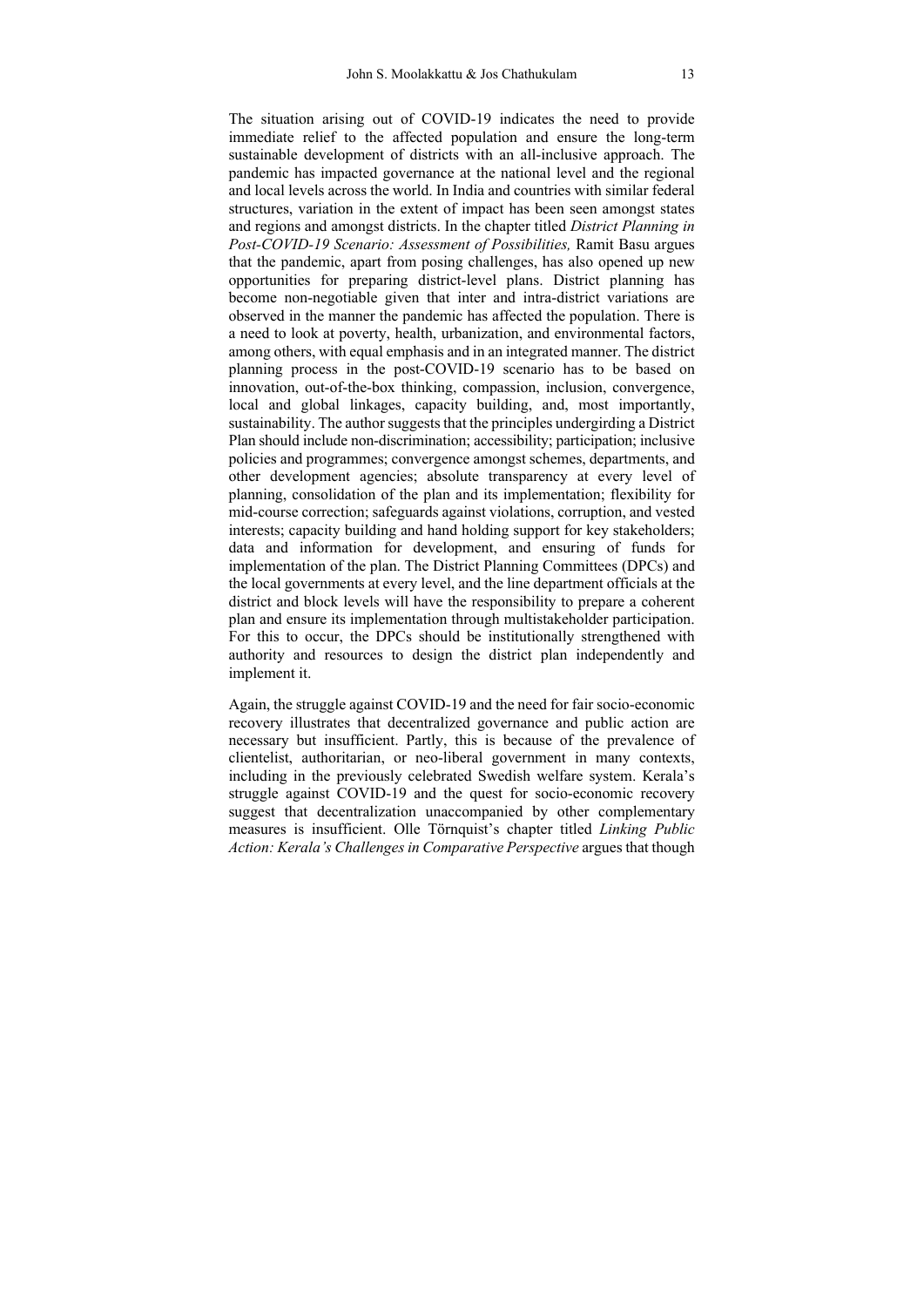Kerala suffers less from clientelism and authoritarianism than many other parts of the world and less from neo-liberal governance than welfare states like Sweden, it is affected by a universal dilemma of how to unify numerous actors and build links between the local and wider government, economy and popular actions. These challenges have remained unresolved since the beginning of Kerala's celebrated campaigns for decentralization and participatory development. Some of the missing links could have been factored into the state-wide policies envisioned in the 2020 local election campaign and the five-year budget – to combine, on the one hand, productive and job-creating welfare measures and, on the other, investments in infrastructure and education towards inclusive knowledge-based development. While Törnquist states that there is certainly no quick recipe for containing the virus with better-orchestrated measures, in a longer perspective, the roadmap is supported by positive experiences from elsewhere - of forming broad alliances to forge and implement wide welfare policies that foster production. The author suggests that paradigmatic models of democratic partnership governance such as from Scandinavia are valuable sources of inspiration, but cannot be copied, given the lack of high state capacity and strong, unified national organizations. Positive experiences from the Global South of forming broad alliances for the development and implementation of welfare reforms, like the universal public health reform in Indonesia, are worthy of examination. Törnquist thinks that despite some success, the democratic format of partnership governance remains a challenge in Kerala.

Usually, the provincial governments devolved funds, functions, and functionaries to the local governments, who follow prescribed guidelines to allocate and implement schemes and programmes based on subsidiarity. But, at present, there are several government agencies/ departments, including Anganwadi centres, primary health centres, primary schools, midday meals scheme, drinking water and sanitation, public distribution system, MGNREGA scheme for rural employment, self-help groups, and NGOs that are operating at the village panchayat level. In the chapter titled *Challenges faced by Local Governments post-COVID-19*, V. Y. Ghorpade examines and attempts to redefine the role of local governments in the context of the challenges posed by the COVID-19 pandemic that disproportionately affect the poor and marginalized sections living in the rural areas. Ghorpade argues that there is an urgent need to redefine the role of the three-tier rural local governments in India, namely, gram panchayat (GP) at the bottom, taluk panchayat (TP) in the middle, and zilla panchayat (ZP) at the district level.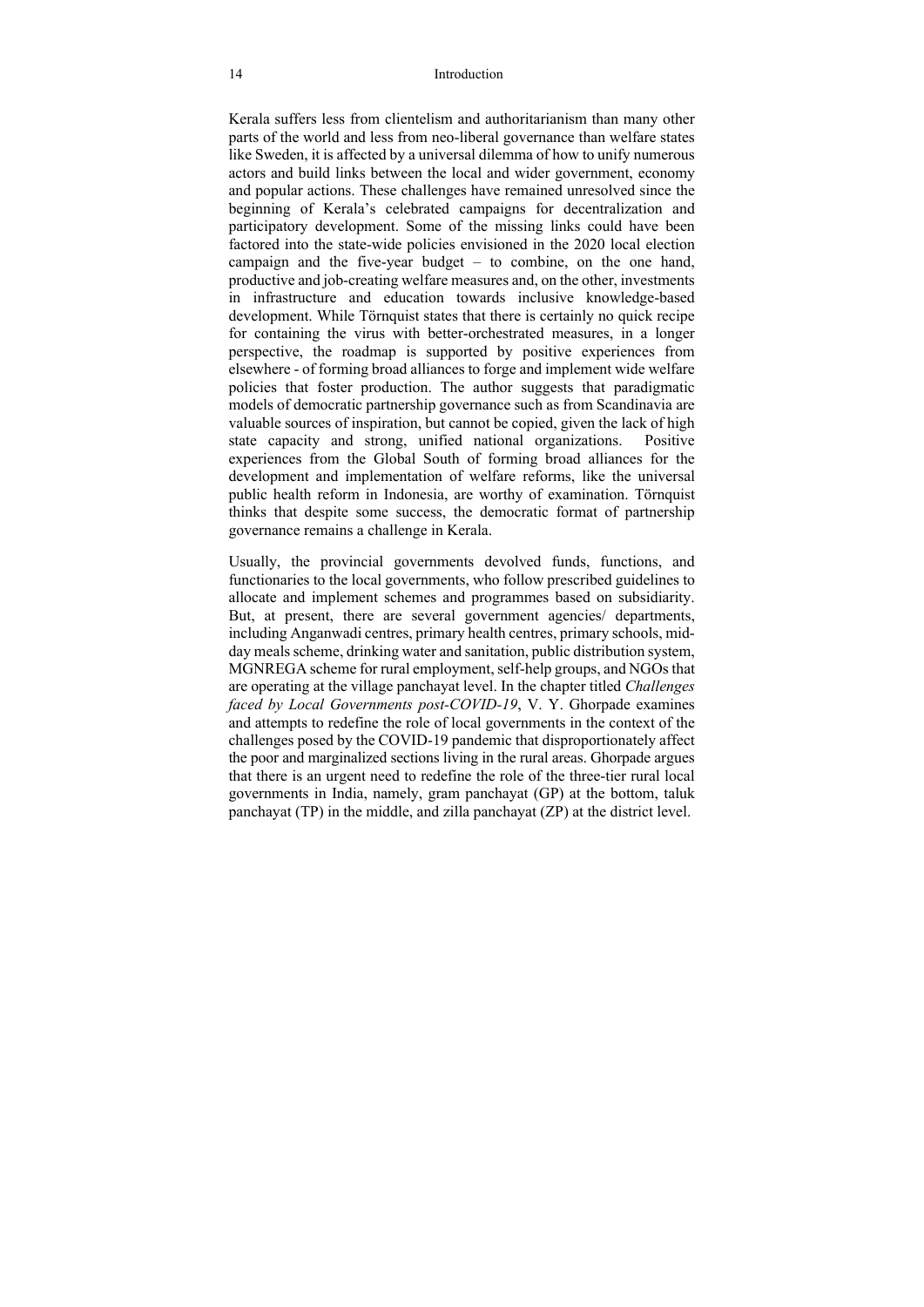The three tiers receive funds from different sources, including central government grants, state government grants, finance commission grants, local taxes, own income, MPLAD (MP Local Area Development), MLA Local Area Development, and so on. However, Ghorpade states that these funds are reaching the panchayats through different channels. One is unaware of how much of this is for development and how much for salaries and other administrative expenses. Hence, there is a need to determine the total resource envelope of a local government from all sources under the heads of development and non-development funds and then place it before the gram sabhas (village assemblies of all voters). Ghorpade also underlines the importance of District Planning Committees (DPCs). He argues that all funds identified in the resource envelope should have the concurrence of the DPCs. The author thinks that the decentralized planning process could become meaningful only on the foundation of a strong resource envelope. In the absence of DPCs scrutinizing the resource envelope, funds tend to be independently devolved to the panchayats, resulting in duplication of works, funds from different sources flowing to the same work, and resorting to intentional delays in project completion by vested interests.

The funds, functions, and functionaries that support the decentralized planning process at the grassroots level must impact the quality of life of individual families in the village. A scientifically created database or a performance management system consisting of measurement, feedback, and positive reinforcement is necessary for this to occur. Ghorpade concludes the chapter with a call for a paradigm shift in the very idea of selfgovernance that would lead to a better quality of life of the villages, provision of social security measures, and sustainable livelihood post-COVID-19 pandemic.

The National Disaster Management Act (NDMA) of India puts the onus of delivering services in times of disaster on local governments. Following the pandemic-induced lockdown, migrant workers across India were at the receiving end, and in cities like Bengaluru, migrant workers did not have access to food and shelter. One of the main reasons for such callousness was the inefficient ground-level governance in urban areas. Karnataka is one of the few states with a decentralized disaster management mechanism with Ward Disaster Management Cells (WDMCs) under the ward committees. But the Bruhat Bengaluru Mahanagara Palike (BBMP) council overlooked this fact in its fight against COVID-19. In the chapter titled *Ward Disaster Management Cells (WDMCs) in Urban Local governments: CIVIC's Activism for local government capacitation and the BBMP*, Kathyayini Chamaraj argues that, in the absence of the WDMCs, there was no database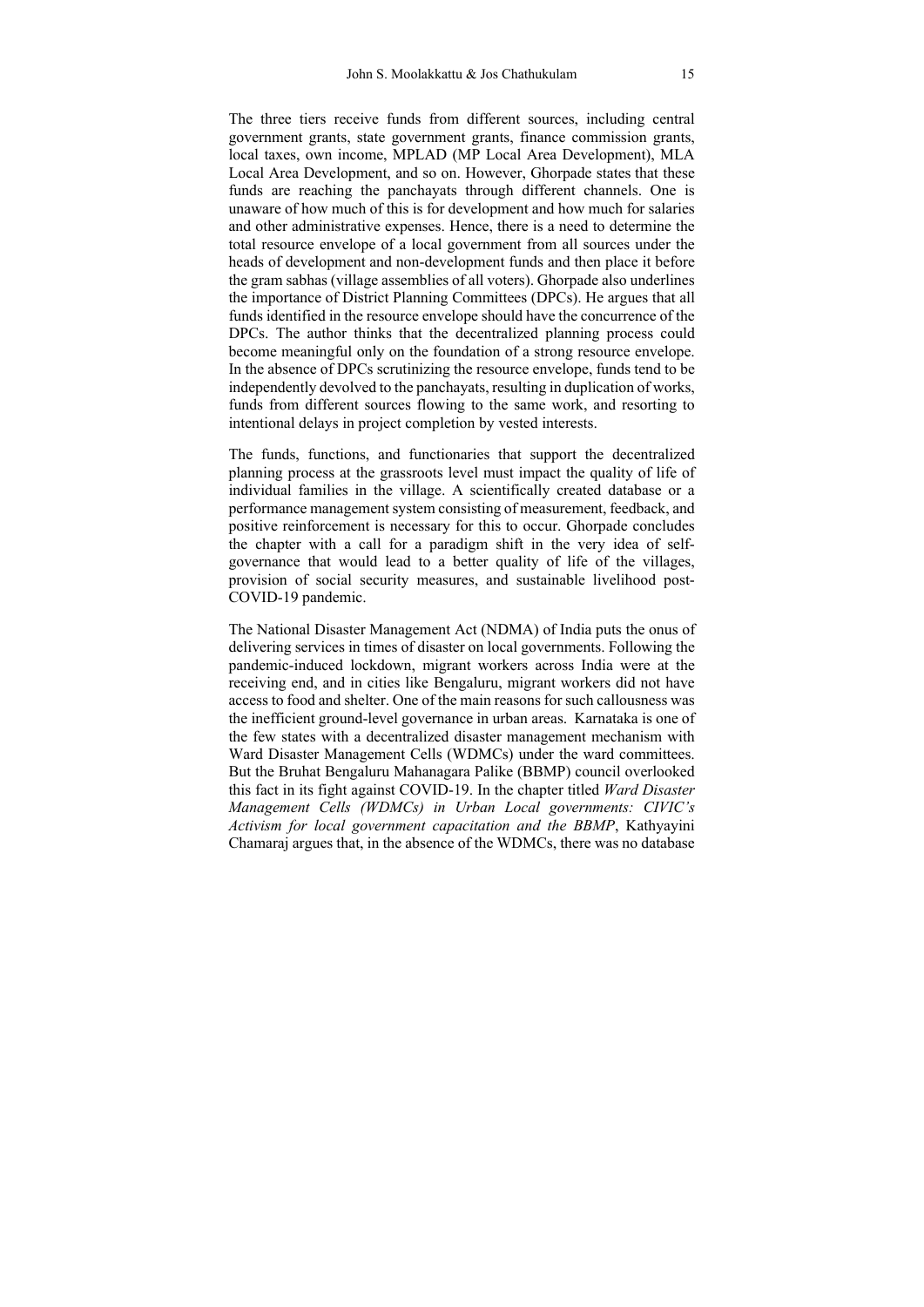of the poor and the needy at ward level, and it resulted in poor coordination in relief measures. Chamaraj feels that ward-level disaster management cells and citizen committees need to carry out community-based bottom-up planning for sustainable and inclusive development and provide a more systematized, localized, and humane response to disasters and pandemics. Chamaraj, a social activist and an executive trustee of CIVIC, a non - profit organization based in Bangalore, also offers a detailed account of the interventions made by the organization, mainly how an email from CIVIC to the Karnataka High Court played an instrumental role in setting up WDMCs. The author argues that if the institutionalized WDMCs had been set up, the needs of the vulnerable and the needy in every ward could have been better identified and addressed. Following the intervention made by the CIVIC, the Court directed the BBMP to set up WDMCs in 198 wards.

The chapter titled *Impact of the Coronavirus Pandemic on Three Neighbourhoods in Kolkata* by Anwesha Chakraborty assesses the impact of pandemic-induced lockdown in selected neighbourhoods in Kolkata city. Chakraborty states that the effect of the lockdown on people varied from neighbourhood to neighbourhood. She cites the case of Bagbazar-Shyambazar in the northeastern region of the city. The three neighbourhoods selected for the study were characterized by class and ethnic differences. The older understanding of neighbourhoods in Kolkata dominated by patron-client relationships has vastly transformed following the outbreak of COVID- 19. The author states that the 'neighbourhoods' have been turned into spaces where informal power relationships operate to support the statelevel ruling party. The author further argues that, following the COVID-19 outbreak, urban planning and 'management of the city' have assumed new meanings. Local strategies to manage the crisis faced by workers on daily wages, including migrant labourers, evolved during the pandemic-induced lockdown. The author states that the political contour of the neighbourhood is produced by the tripartite negotiations between political society, civil society, and the state as they mobilize their respective organizational and collective resources to protect livelihoods, civic rights and maintain public order. The author sees neighbourhoods not only as sites of transformation but also as heterogeneous sources of urban politics. The author argues that more than the union government, the state governments, including those of West Bengal, Kerala, and Odisha, have been capable of mitigating and managing the pandemic more effectively.

The chapter titled *Role of Local Governments in the New Normal and the Next Normal: Bangladesh Experience* by Pranab Kumar Panday and Mohammad Jahangir Hossain Mojumder explores the role of local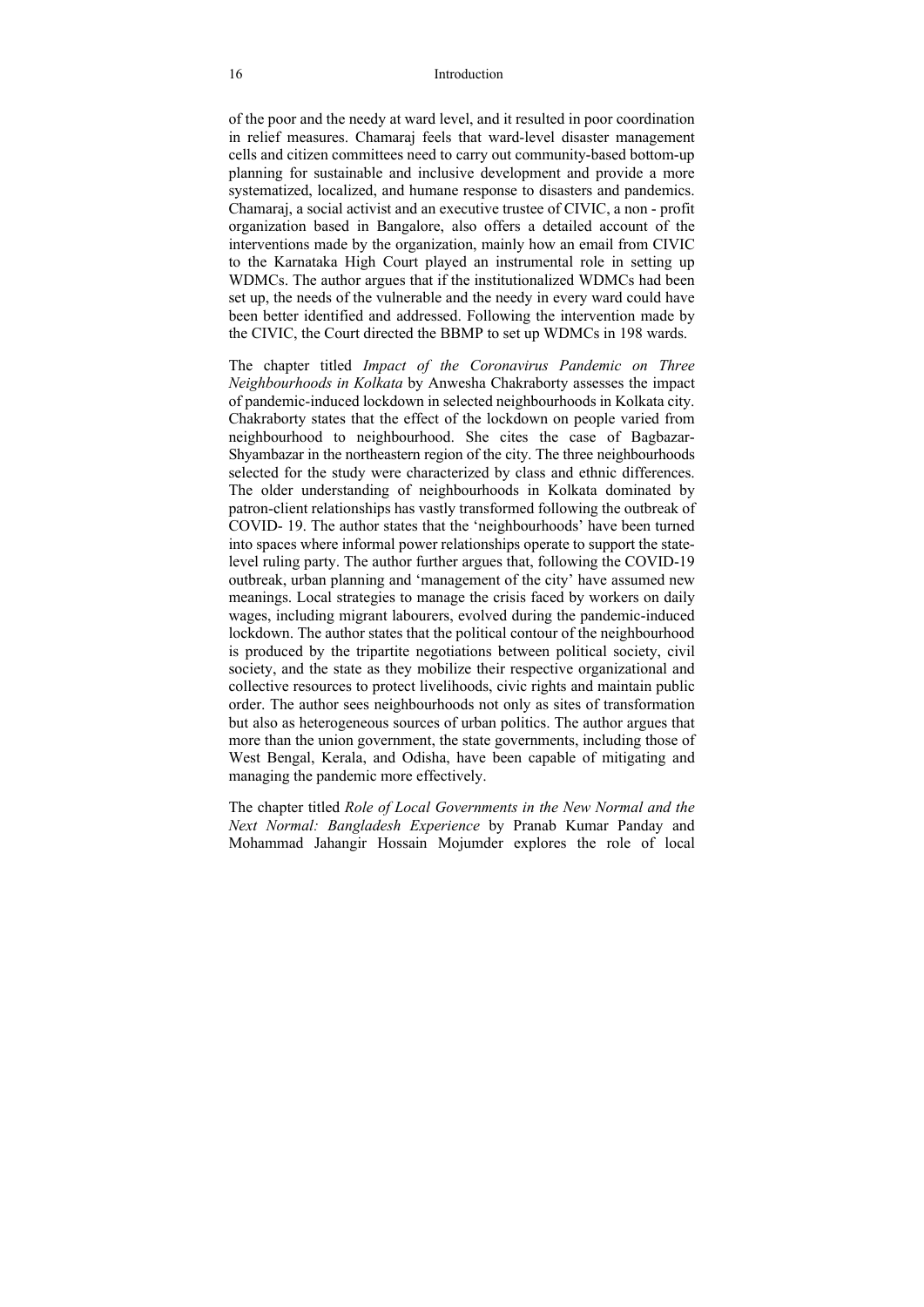government institutions in mitigating the COVID-19 crisis and the management of the post-pandemic situation in Bangladesh. The authors offer a theoretical understanding of the role played by the local governments in Bangladesh during disasters and in the time of the COVID-19 pandemic. They argue that the Bangladesh government chose de-concentration as a basis of decentralization in that it empowered the central government to control the local governments. The authors further say that most of the measures and initiatives related to the management of the COVID-19 pandemic were entrusted to the central government departments, especially the health department since health falls under the purview of the central government and not the local government. Though the Union Parishad Act of 2009 legally empowers the Union Parishads (the lowest tier of Bangladesh's existing local government) to work on health-related issues, particularly to take visible actions to control the epidemic with available resources locally, the potential of the Parishads was not utilized fully. They were primarily involved in distributing Social Safety Net (SSN) benefits to the people and preparing the list of beneficiaries eligible for BDT 2,500 ( about \$30) per family. Panday and Mojumder argue that issues like incapacity, shortage of human resources, medicine, and other facilities in Union Health Centre, which are managed by Union Parishads and community clinics at the grassroots level, obstruct people's opportunity to receive regular health advice and COVID-19 related healthcare services. The authors also suggest that corruption, clientelism, the insufficient capacity of the Union Parishads, and lack of discretionary power with the deconcentrating type of governance hinder seamless performance in service delivery and distribution of government amenities to the marginalized people in the pre-pandemic era as well as during the COVID-19 outbreak. The authors also discuss the various challenges faced by the local government in Bangladesh, including the actual level of decentralization, the uncertainty of resource flow and lack of locally collected revenue, lack of coordination, and the problem of patron-clientelism, nepotism, and corruption, which are hampering the effective service delivery of SSN programmes and benefits to the marginalized.

The authors add that in the post-pandemic period, the 'next normal', emphasis should be given to the empowerment of local governments and healthcare services in Bangladesh. The government should prioritize setting up disaster management committees at the local level. Further, developing standardized communication materials to create awareness among the public and disseminate timely information is necessary. The authors feel that local governments should be equipped to bargain in specific contexts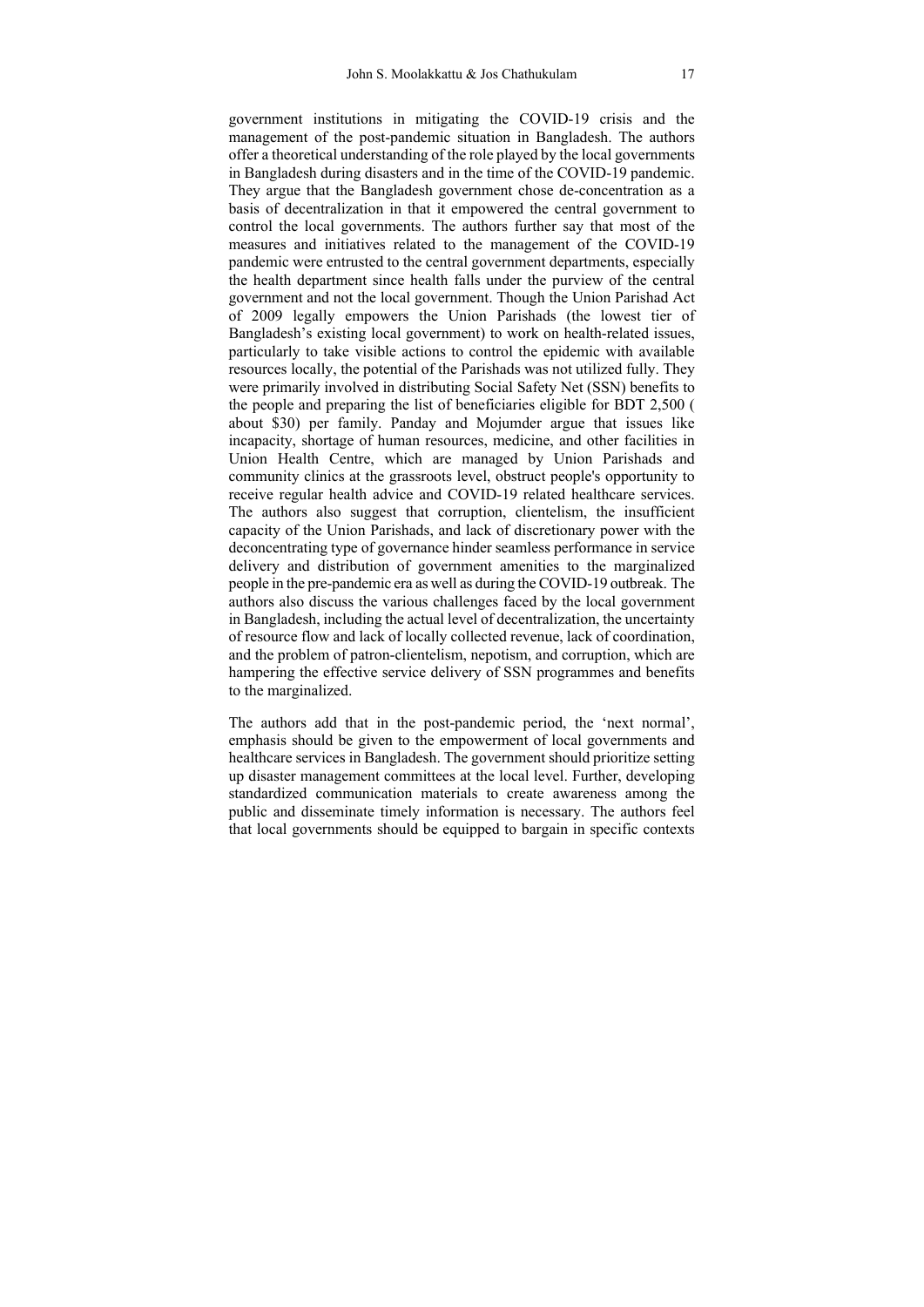and improve their responsiveness towards citizens with sufficient authority bestowed on them to perform.

In the chapter titled *Post COVID-19 Local Government under Federalism in Nepal,* Deepak Chaudhary assesses the responses of local government to the COVID-19 outbreak in Nepal. It discusses the prospect, feasibility, opportunities, and challenges for local governments in the post-pandemic era. Chaudhary also explores the problems faced by local governments during COVID-19 and puts forward various suggestions. Though the existing literature relating to local governments in Nepal refers to limited resources, the inefficacy of service delivery, poor coordination between multi-layers of governments, the inadequacy of legislation, and limited financial transfers/subsidies, the COVID-19 has further exposed the shortcomings in the country's governance system. The author further states that COVID-19 has meant that local governments need to be more capable and accountable for future readiness to tackle such pandemics. Though the present political system in Nepal favours localism and autonomy to a large extent, the deficiency of both managerial and governmental roles remains a challenge. Though Nepal faced political instability for decades, a federal system has come into being to address local development and diversity, which is structurally essential and supports the local level. The author states that local governments have proven to be the only centres of hope and trust of the local people. The COVID- 19 pandemic has provided an opportunity for the local governments to reach out to the people and demonstrate the real essence of federalism. Chaudhary also argues that leadership effectiveness is crucial to make local governments more vibrant.

Governance and politics in the aftermath of the COVID-19 and its response to the pandemic have moved Sri Lanka into unknown trajectories that may have severe consequences in the long term, considering the county's postconflict character. Gz. MeeNilankco Theiventhran, in the chapter titled *Quarantining local democracy: Pandemic politics in post-war Sri Lanka*, argues that while the COVID-19 pandemic has led to diverse forms of state responses throughout the world, Sri Lanka's centralized response to the pandemic has undermined the role of local democracy and has created questions about its future. Theiventhran feels that the idea of local government as a space for substantive local democracy has been challenged in post-war Sri Lanka, where the centralization of powers in the past decade has undermined the local democracy. It specifically hurt the minority population, which aggravated due to the pandemic. Theiventhran looks at the social, economic, political, and environmental implications of the pandemic and sustainability challenges concerning local governments. The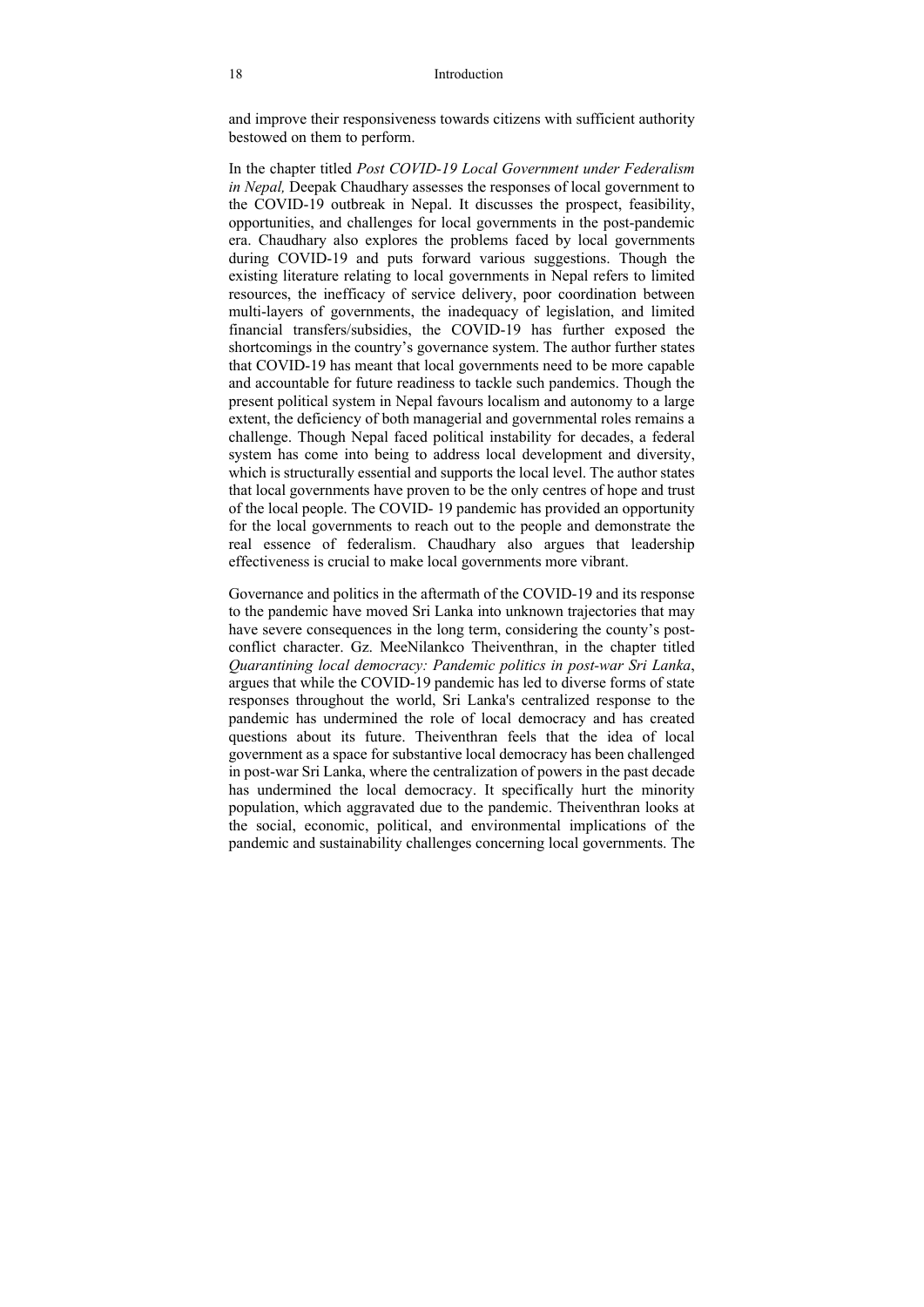author offers his viewpoints and observations based on the empirical evidence he obtained through extensive virtual fieldwork during the pandemic supplemented with relevant case studies on Mass Movement for Social Justice (MMSJ), a grassroots-based social movement that predominantly functions in the Northern and Central provinces of Sri Lanka. The pandemic crisis was expected to create new avenues for local governments to engage with the people and become more reliable. Still, the author states that Sri Lanka's long history of sustained democracy was challenged in the backdrop of the COVID-19. This erosion of local democracy through pandemic response has depoliticized public spaces, weakened local institutions, and alienated the public from local governments. The pandemic has created the space, legitimacy, and logic to re-centralize state affairs and undermine local democracy within the present minimalist democratic framework. Local governance is generally seen as the site where "more democracy" is available to "common people" at the "local level," and the author opines that it is essential to understand that quarantining local democracy is equal to undermining it in the long run. The author asserts that pandemic politics has brought an institutional and socio-political crisis. Theiventhran concludes with the suggestion that, in the post-pandemic era, there is a need to rethink, rediscover, and reinvent the relevance and future of local democracy in theory and practice.

Post-Apartheid South Africa was already in the grip of the triple challenges of unemployment, poverty, and inequality, all of which were further accentuated by the onset of the COVID-19 pandemic. Its economic repercussions have impacted the supply chains of food. They have pressured multilateral food organizations to be more engaged and proactive in the quest for hunger relief, especially in developing nations. The South African media complimented individuals and community-based organizations for their contributions to ensure food relief during the COVID-19 lockdown regulations. Still, few took notice of local government food security initiatives during the pandemic. The chapter titled *Quest for Food Security in the EThekwini Municipality* by Dasarath Chetty and Sheetal Bhoola describes some of the food security policies and programmes implemented by the EThekwini Municipality. The authors argue that the EThekwini Municipality has initiated several programmes to solve food insecurity by building dedicated structures to drive "agriculture, aqua, and poultry farming," "community gardens," and soup kitchens. Food relief is primarily understood as an emergency intervention through government and relief organizations to ensure access to a cost-effective supply of food items to the vulnerable. South Africans have increasingly become more food insecure over the last decade due to rising unemployment rates and increasing